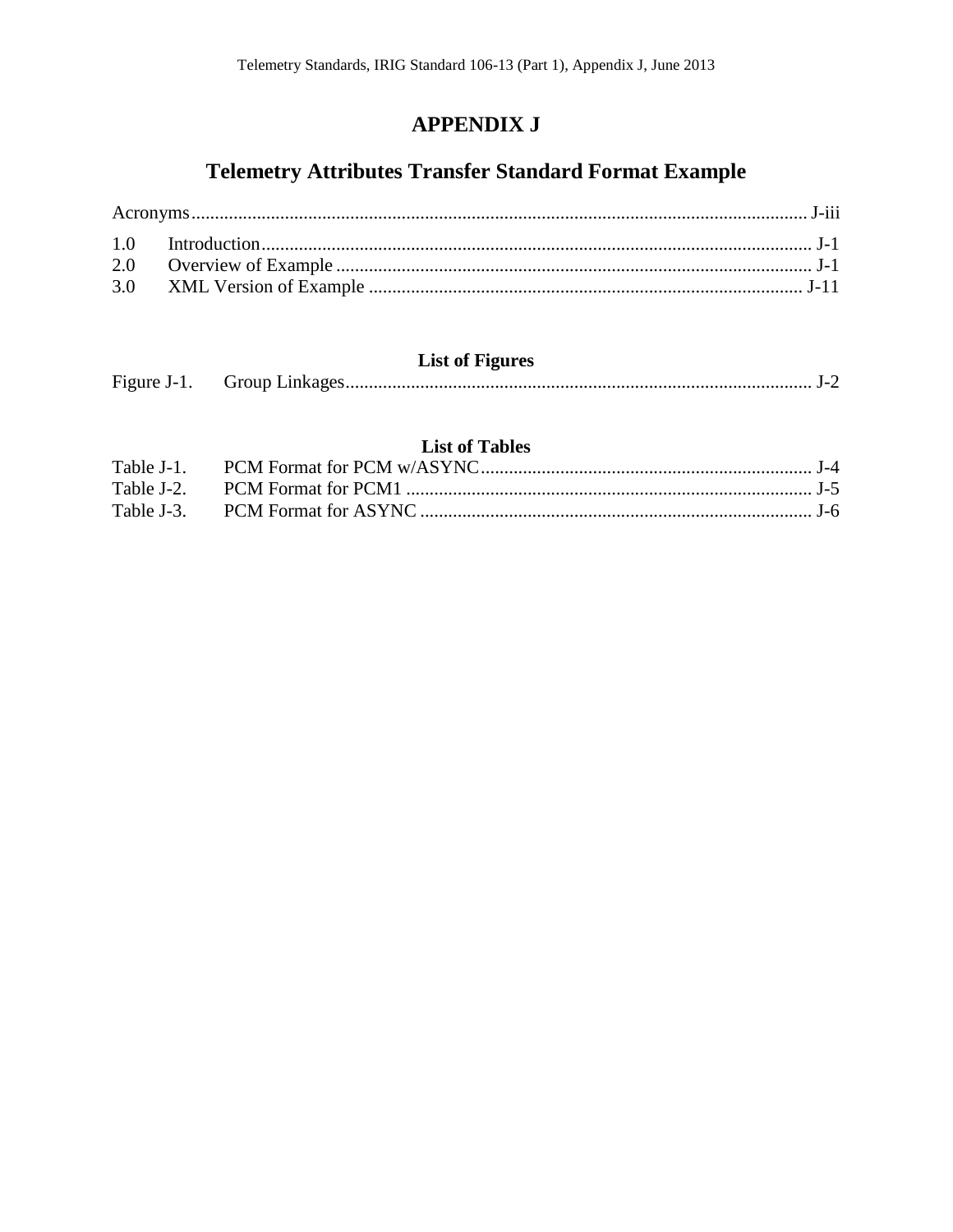This page intentionally left blank.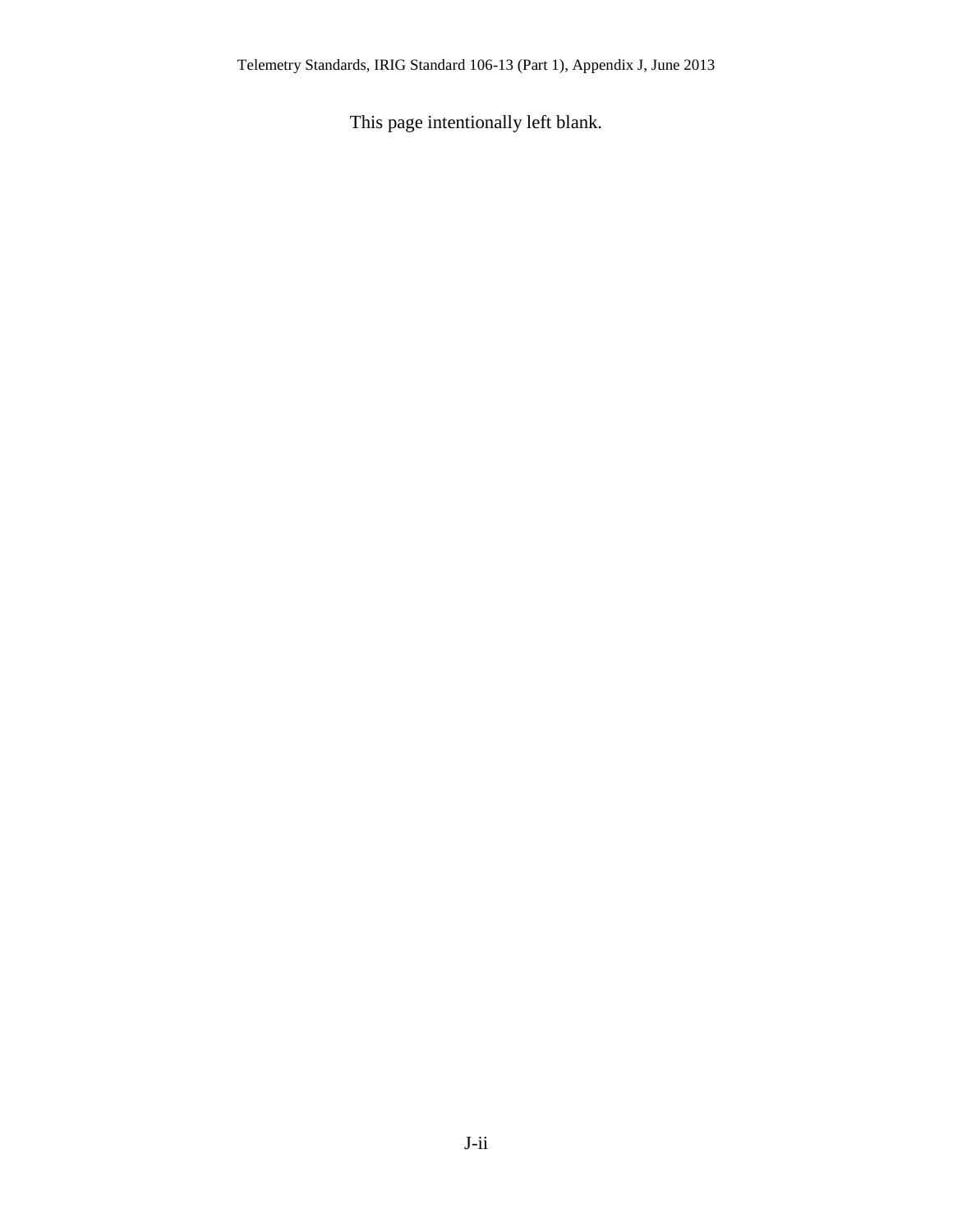# **Acronyms**

<span id="page-2-0"></span>

| FM           | frequency modulation                          |
|--------------|-----------------------------------------------|
| <b>LSB</b>   | least significant bit                         |
| <b>MSB</b>   | most significant bit                          |
| <b>PCM</b>   | pulse code modulation                         |
| RF           | radio frequency                               |
| <b>TMATS</b> | <b>Telemetry Attributes Transfer Standard</b> |
| XML          | extensible markup language                    |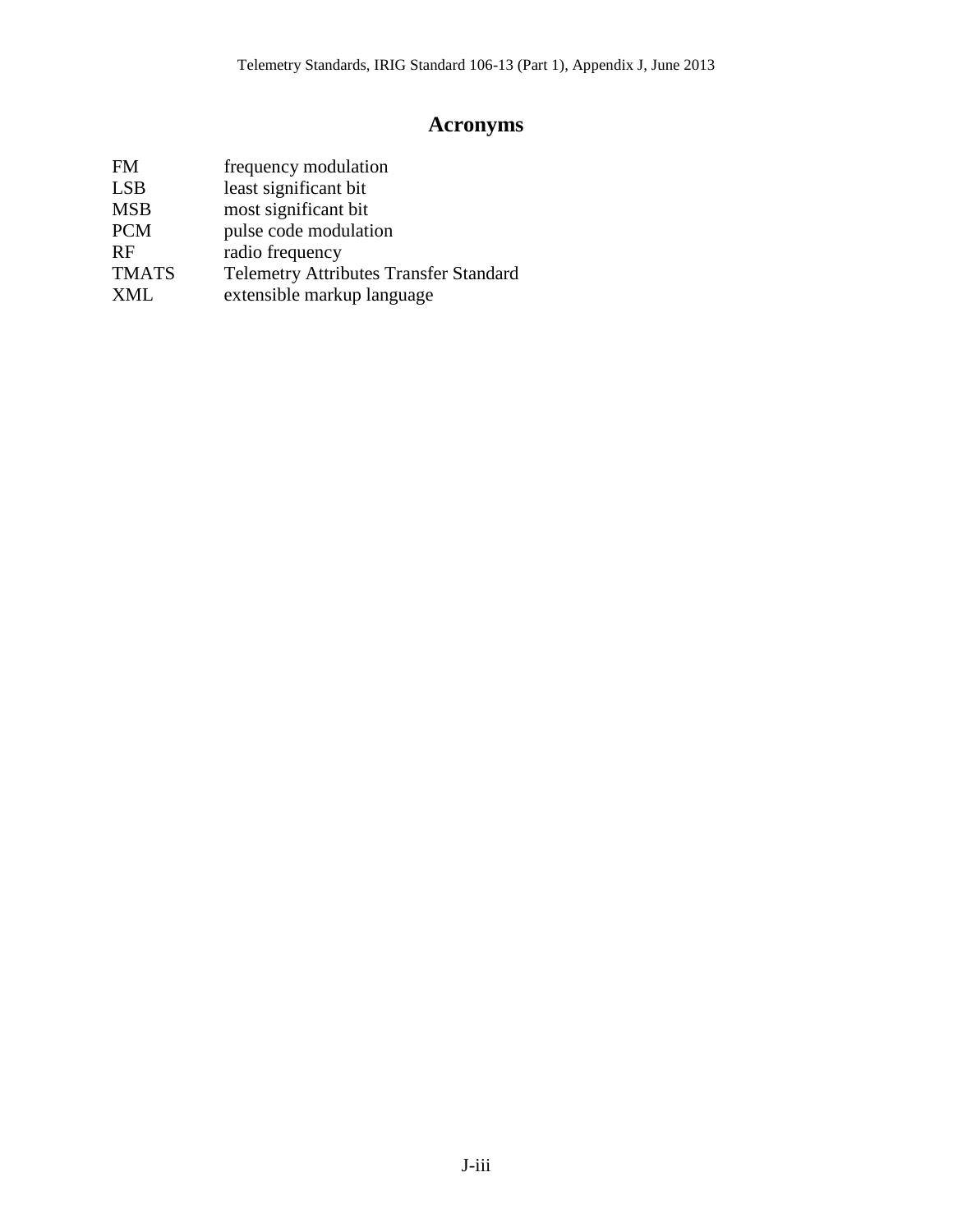This page intentionally left blank.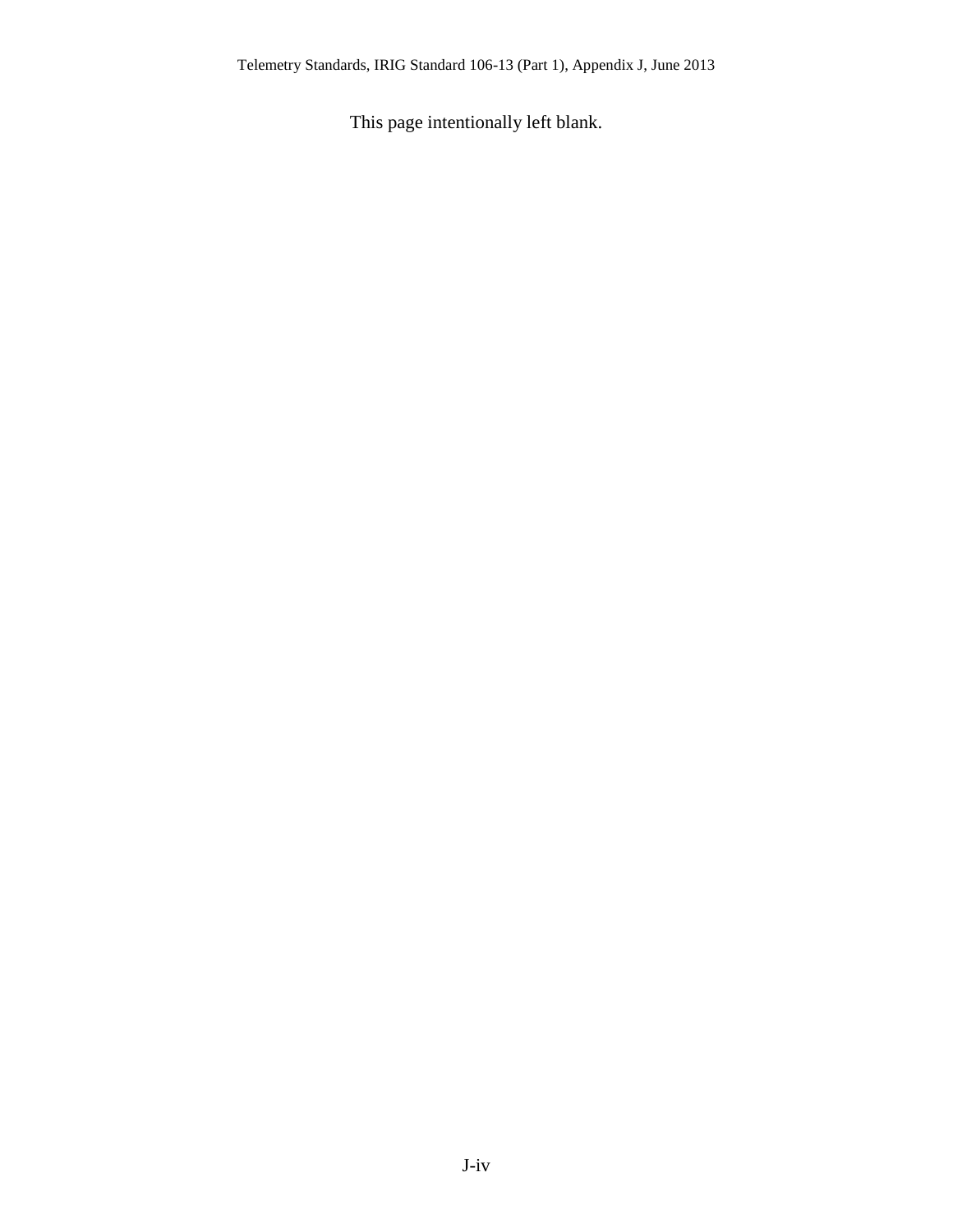# **APPENDIX J**

## **Telemetry Attributes Transfer Standard Format Example**

#### <span id="page-4-0"></span>**1.0 Introduction**

The following example is for illustrative purposes and is by no means a complete attributes file; it is representative of the types of information likely to be transferred. Many attributes are purposely omitted to simplify the example. In some of the groups, only those entries necessary to link to other groups are provided. Attributes that link the various groups together are indicated in **boldface**.

## <span id="page-4-1"></span>**2.0 Overview of Example**

Selected attributes are described in text form as an aid to following the example. All text that describes the example is *printed in italics*. All text that is part of the example file is printed in plain text.

The example file being transferred consists of the attributes of a single radio frequency (RF) data source and a stored data source containing two channels of data. The RF data source is a pulse code modulation (PCM) signal, which contains an embedded asynchronous wave train. The two recorded channels of data are PCM signals: one is an aircraft telemetry stream, and the other is a radar data telemetry stream. [Figure J-1](#page-5-0) shows the example file in terms of the attribute groups and their interrelationships. Refer to the attribute tables while reviewing the example.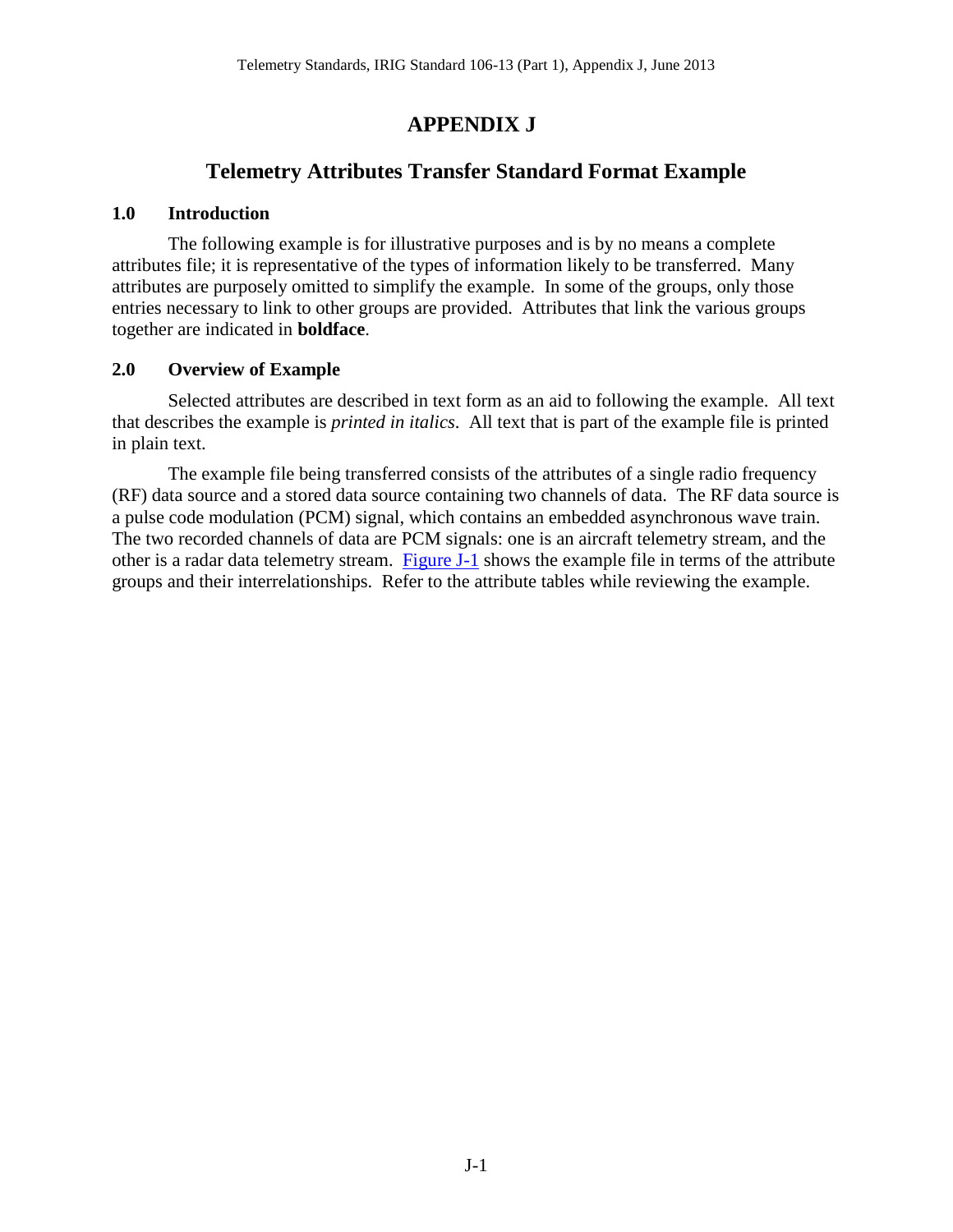

Figure J-1. Group Linkages

<span id="page-5-0"></span>*General Information Group (G)*

*Program name, test name, origination date, revision number: 0, test number: 13.* G\PN: TMATS example; G\TA: Wright Flyer; G\OD: 07-12-1903; G\RN:0; G\TN:13; G\POC1-1: Wilbur; G\POC2-1: Bikes,LTD; G\POC3-1: Dayton; G\POC4-1: 555-1212;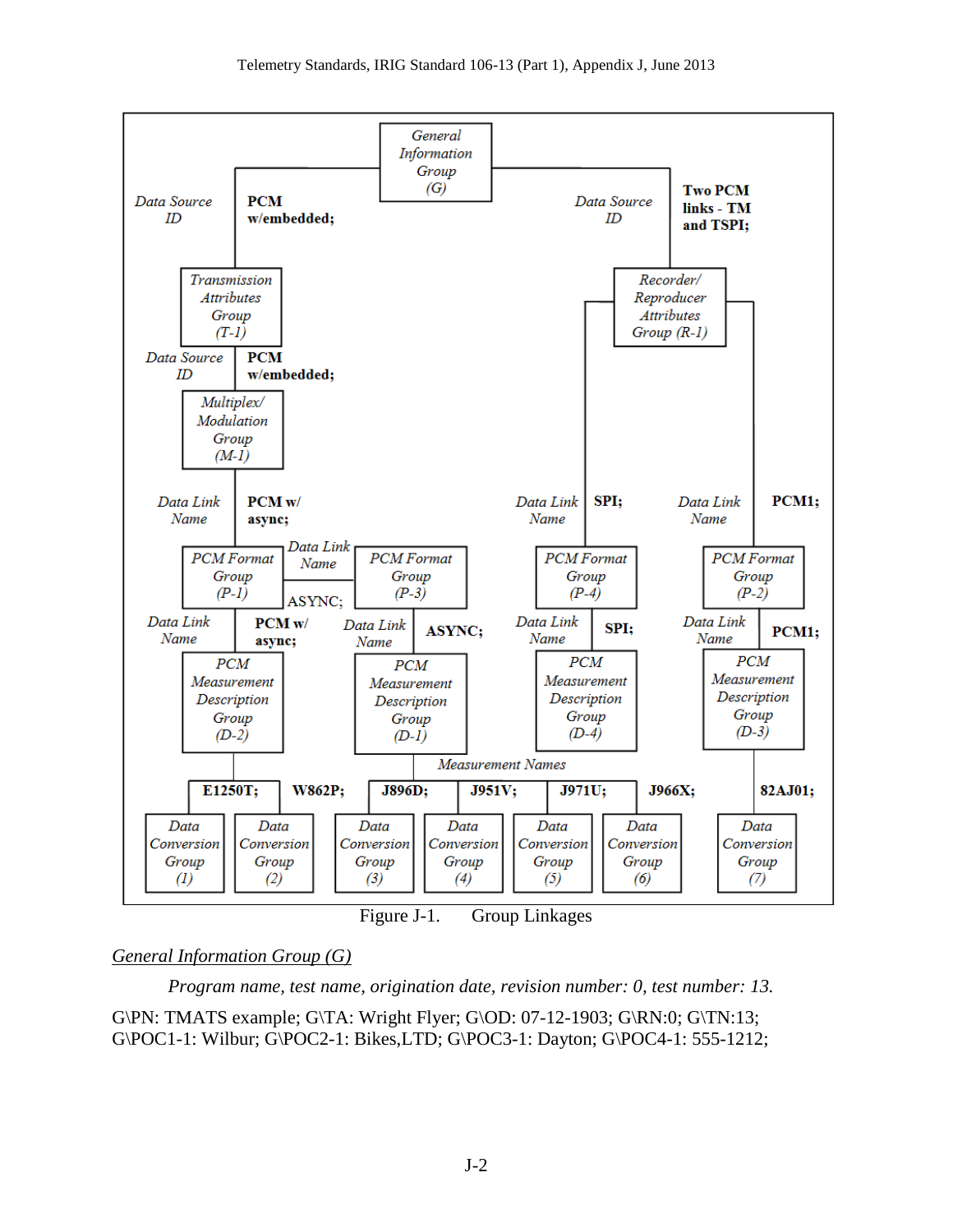*Live data source.*

### **G\DSI-1:PCM w/embedded;** G\DST-1:RF;

*Data storage source.*

**G\DSI-2:Two PCM links - TM & TSPI;** G\DST-2:STO; G\COM: I hope this flies.; G\POC1-2: Orville; G\POC2-2:Bikes,LTD; G\POC3-2: Dayton; G\POC4-2: 555-1212;

### *Transmission Attributes Group (T-1)*

*Frequency: 1489.5, RF bandwidth: 100, data bandwidth: 100; not encrypted, modulation type: frequency modulation (FM), total carrier modulation: 500, no subcarriers, transmit polarization: linear.*

**T-1\ID:PCM w/embedded;** T-1\RF1:1489.5; T-1\RF2:100; T-1\RF3:100; T-1\RF4:FM; T-1\RF5:500; T-1\SCO\N:NO; T-1\AN2:LIN; T-1\AP\POC1: Pat Tern; T-1\AP\POC2:Transmissions,Inc.; T-1\AP\POC3:Amityville,NY; T-1\AP\POC4:800-555-1212;

*Recorder-Reproducer Attributes Group (R-1)* **R-1\ID:Two PCM links - TM & TSPI;** R-1\R1:Recorded Data; R-1\TC1:MD;

*Two channels of data, manufacturer: ZZ; model: 13, original: yes.*

R-1\RI1:ZZ; R-1\RI2:13;R-1\N:2; R-1\RI3:Y; R-1\RI4:07-12-2011-07-55-59; R-1\POC1:Mr. Tenn; R-1\POC2:Data Creations; R-1\POC3:Anywhere,Ttown; R-1\POC4:555-1212;

*Channel ID 2 contains aircraft telemetry PCM (w/subframe fragmented)*

R-1\TK1-1:2; R-1\DSI-1:PCM w/subframe fragmented; R-1\CDT-1:PCMIN; **R-1\CDLN-1:PCM1;**

*Channel ID 4 contains Space Position Information via PCM link*

R-1\TK1-2:4; R-1\DSI-2:Space Position Information; R-1\CDT-2:PCMIN; **R-1\CDLN-2:SPI;**

*Multiplex/Modulation Group (M-1)*

*Baseband type: PCM, modulation sense: POS, baseband data: PCM, low pass filter type: constant amplitude*

**M-1\ID:PCM w/embedded;** M-1\BB1:PCM; M-1\BB2:POS; M-1\BSG1:PCM;  $M-1\setminus BSF2:CA;$ **M-1\BB\DLN:PCM w/async;**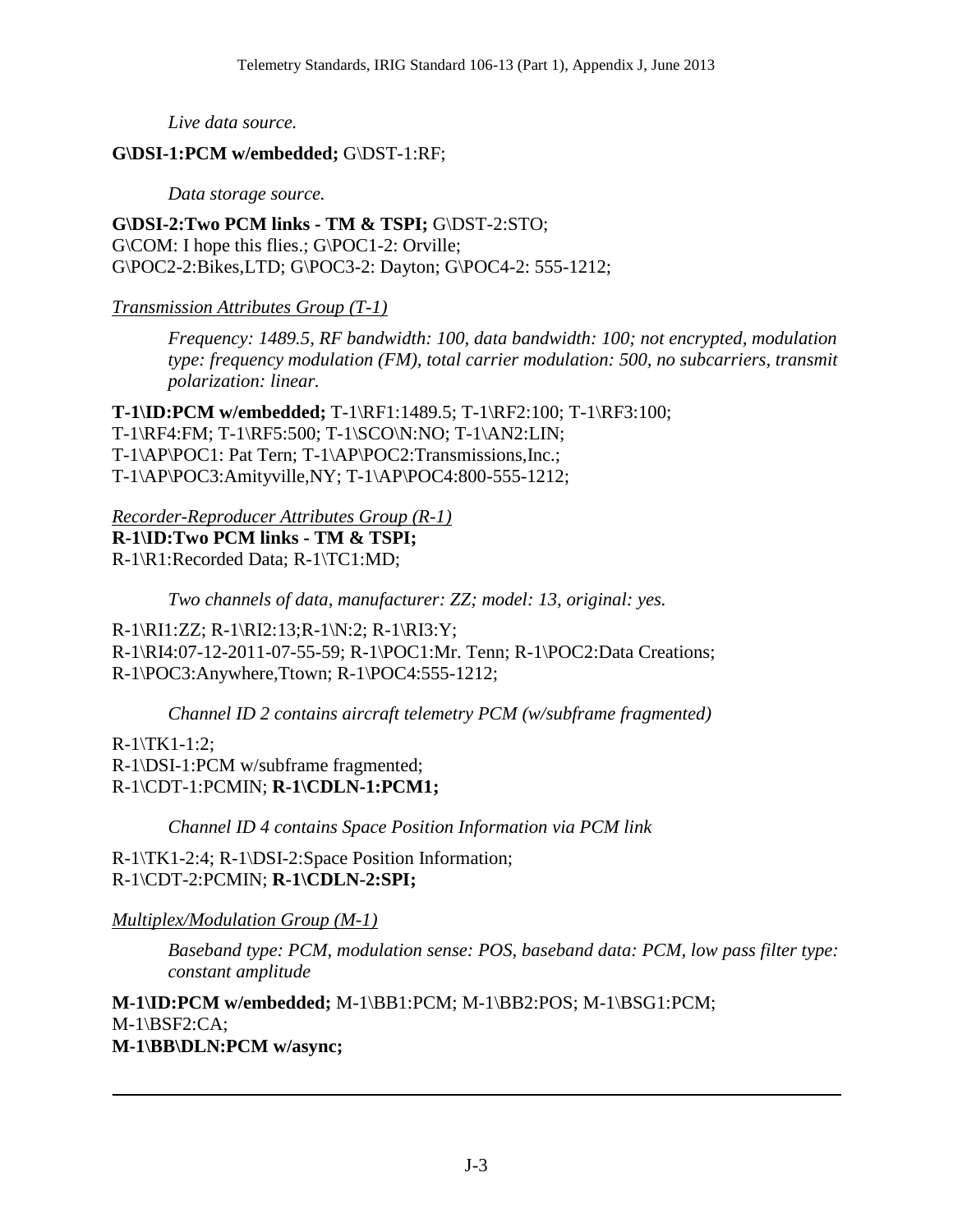## *PCM Format Attributes Groups (P)*

*P-1 is a live PCM signal and contains the asynchronous wave train (see [Table J-1\)](#page-7-0).*

*P-2 is a recorded signal (see [Table J-2\)](#page-8-0).*

*P-3 is the asynchronous wave train (see [Table J-3\)](#page-9-0).*

*P-4 is a recorded signal.*

<span id="page-7-0"></span>

|                                           |                                                                                                                                                                                                                                                                                                                               |                                |               |                |                |                         |   |  |          |        |  |              |             |       |          | Table J-1. PCM Format for PCM w/ASYNC                                       |    |    |    |             |
|-------------------------------------------|-------------------------------------------------------------------------------------------------------------------------------------------------------------------------------------------------------------------------------------------------------------------------------------------------------------------------------|--------------------------------|---------------|----------------|----------------|-------------------------|---|--|----------|--------|--|--------------|-------------|-------|----------|-----------------------------------------------------------------------------|----|----|----|-------------|
|                                           |                                                                                                                                                                                                                                                                                                                               | <b>Sync</b>                    | $\mathbf{1}$  | $\overline{2}$ | $\overline{3}$ | $\overline{\mathbf{4}}$ | 5 |  | 6 7 8 9  |        |  | 10           |             | 11 12 | 13 14 15 | $\bullet\hspace{0.1cm} \bullet\hspace{0.1cm} \bullet\hspace{0.1cm} \bullet$ | 39 | 40 | 41 | 42          |
|                                           | $\mathbf{1}$                                                                                                                                                                                                                                                                                                                  |                                |               |                |                |                         |   |  |          |        |  |              |             |       |          |                                                                             | a  |    |    |             |
|                                           | $\mathbf 2$                                                                                                                                                                                                                                                                                                                   | 20                             | ID            |                |                |                         |   |  | Embedded |        |  | 8            | 12          |       |          |                                                                             | a  |    |    |             |
|                                           | 3                                                                                                                                                                                                                                                                                                                             | bits                           |               |                |                |                         |   |  | Format   |        |  | $\bf{B}$     | B           |       |          |                                                                             | a  |    |    |             |
|                                           | $\overline{\mathbf{4}}$                                                                                                                                                                                                                                                                                                       |                                | $\mathcal{C}$ |                |                |                         |   |  | (Words)  |        |  | $\mathbf{i}$ | 1           |       |          |                                                                             | a  |    |    |             |
|                                           | 5                                                                                                                                                                                                                                                                                                                             |                                | $\Omega$      |                |                |                         |   |  |          | $6-10$ |  | t            | $\mathbf t$ |       |          |                                                                             | a  |    |    |             |
|                                           | 6                                                                                                                                                                                                                                                                                                                             |                                | u             |                |                |                         |   |  |          |        |  | S            | S           |       |          |                                                                             | a  |    |    |             |
|                                           | 7                                                                                                                                                                                                                                                                                                                             |                                | n             |                |                |                         |   |  |          |        |  |              |             |       |          |                                                                             | a  |    |    |             |
|                                           | 8                                                                                                                                                                                                                                                                                                                             |                                | t             |                |                |                         |   |  |          |        |  |              |             |       |          |                                                                             | a  |    |    | $\mathbf b$ |
|                                           |                                                                                                                                                                                                                                                                                                                               |                                | e<br>r        |                |                |                         |   |  |          |        |  |              |             |       |          |                                                                             |    |    |    |             |
|                                           |                                                                                                                                                                                                                                                                                                                               |                                |               |                |                |                         |   |  |          |        |  |              |             |       |          |                                                                             |    |    |    |             |
|                                           |                                                                                                                                                                                                                                                                                                                               |                                |               |                |                |                         |   |  |          |        |  |              |             |       |          |                                                                             |    |    |    |             |
| PCM Measurement Description Group $= D-2$ | 16<br>a<br>Major frame characteristics:<br>One major frame $= 16$ minor frames<br>Word lengths $= 10$ bits (default value) except Word 10 has 8 bits and Word 11<br>has 12 bits<br>$a =$ measurement E1250T in word position 39<br>$b =$ measurement W862P in word position 42, frame position 8.<br>PCM Format Group $= P-1$ |                                |               |                |                |                         |   |  |          |        |  |              |             |       |          |                                                                             |    |    |    |             |
|                                           |                                                                                                                                                                                                                                                                                                                               | Data Link Name = $PCM$ w/async |               |                |                |                         |   |  |          |        |  |              |             |       |          |                                                                             |    |    |    |             |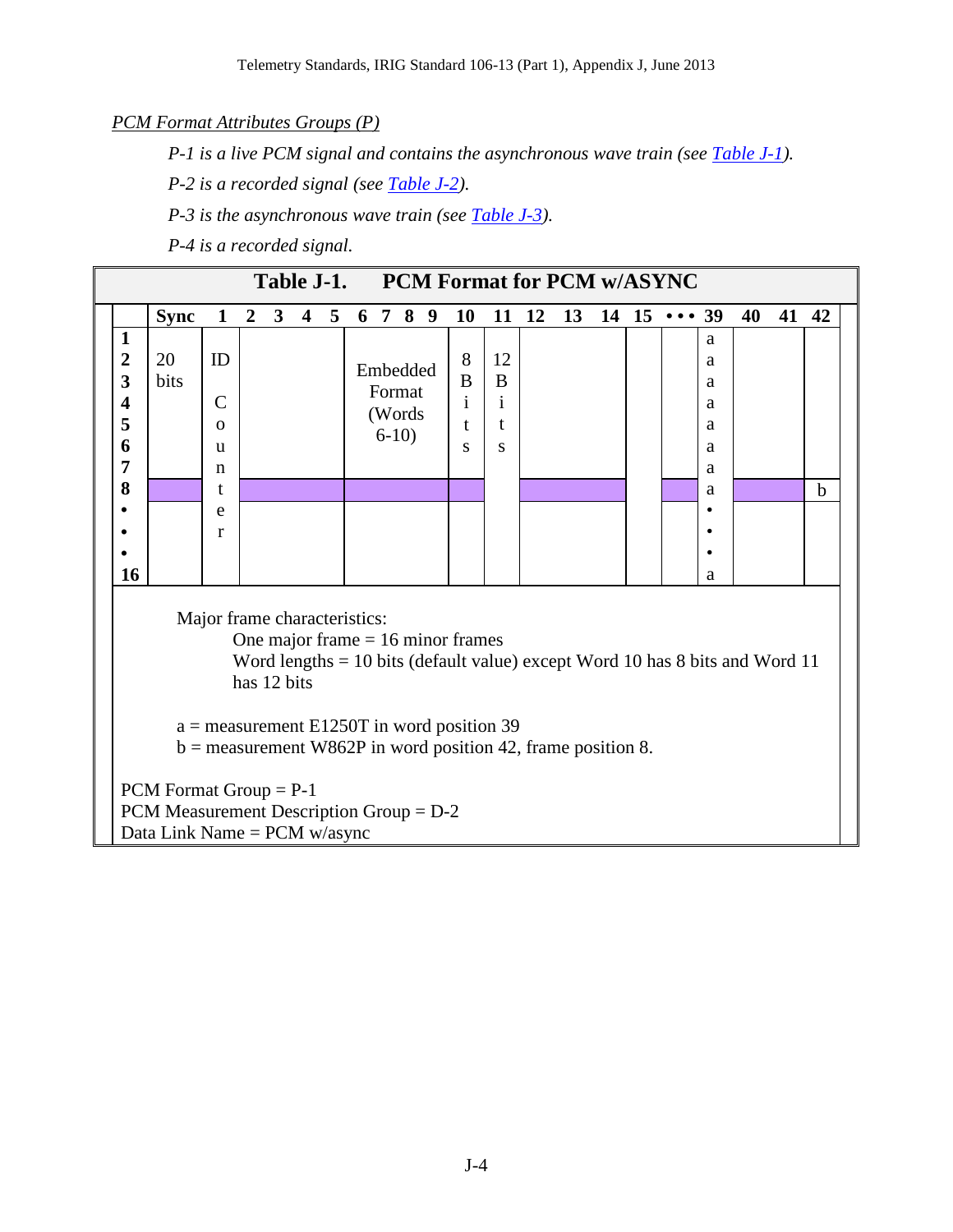<span id="page-8-0"></span>

|                               |                                                                                                                                                                                                                                                                                                                                                                        |             |              |                |  |               | Table J-2.                                        |                                  |    | <b>PCM Format for PCM1</b>                |     |              |  |                  |                               |  |
|-------------------------------|------------------------------------------------------------------------------------------------------------------------------------------------------------------------------------------------------------------------------------------------------------------------------------------------------------------------------------------------------------------------|-------------|--------------|----------------|--|---------------|---------------------------------------------------|----------------------------------|----|-------------------------------------------|-----|--------------|--|------------------|-------------------------------|--|
|                               |                                                                                                                                                                                                                                                                                                                                                                        | <b>Sync</b> | $\mathbf{1}$ | $\overline{2}$ |  | $3 \cdots 12$ |                                                   | 13                               | 14 | 113                                       | 114 | $\cdots$ 120 |  | 121              | $122 \cdots 276$              |  |
| 1<br>$\overline{2}$<br>3<br>4 |                                                                                                                                                                                                                                                                                                                                                                        | 30<br>bits  |              |                |  |               |                                                   | ID                               |    |                                           |     |              |  |                  |                               |  |
| 5                             |                                                                                                                                                                                                                                                                                                                                                                        |             |              |                |  |               |                                                   | $\overline{C}$                   |    | M                                         |     |              |  | L                |                               |  |
|                               | 32                                                                                                                                                                                                                                                                                                                                                                     |             |              |                |  |               |                                                   | $\mathbf{O}$<br>u<br>n<br>t<br>e |    |                                           |     |              |  | 6<br><b>Bits</b> | $\overline{4}$<br><b>Bits</b> |  |
|                               | 37                                                                                                                                                                                                                                                                                                                                                                     |             |              |                |  |               |                                                   | r                                |    | M                                         |     |              |  | L                |                               |  |
|                               | 64                                                                                                                                                                                                                                                                                                                                                                     |             |              |                |  |               |                                                   |                                  |    |                                           |     |              |  |                  |                               |  |
|                               | Major frame characteristics:<br>One major frame $= 64$ minor frames<br>ID counter counts $0 - 63$<br>Word lengths $= 10$ (default value) except Word 121 has 6 bits and Word 122<br>has 4 bits                                                                                                                                                                         |             |              |                |  |               |                                                   |                                  |    |                                           |     |              |  |                  |                               |  |
|                               | Measurement 82AJ01 is 16 bits, which is fragmented with the 10 most significant bits<br>(MSB) indicated as M and the 6 least significant bits (LSB) as L.<br>Measurement 82AJ01 occurs twice in the major frame.<br>The first location is in word positions 113 and 121, frame position 5.<br>The second location is in word positions 113 and 121, frame position 37. |             |              |                |  |               |                                                   |                                  |    |                                           |     |              |  |                  |                               |  |
|                               |                                                                                                                                                                                                                                                                                                                                                                        |             |              |                |  |               | PCM Format Group $= P-2$<br>Data Link Name = PCM1 |                                  |    | PCM Measurement Description Group = $D-3$ |     |              |  |                  |                               |  |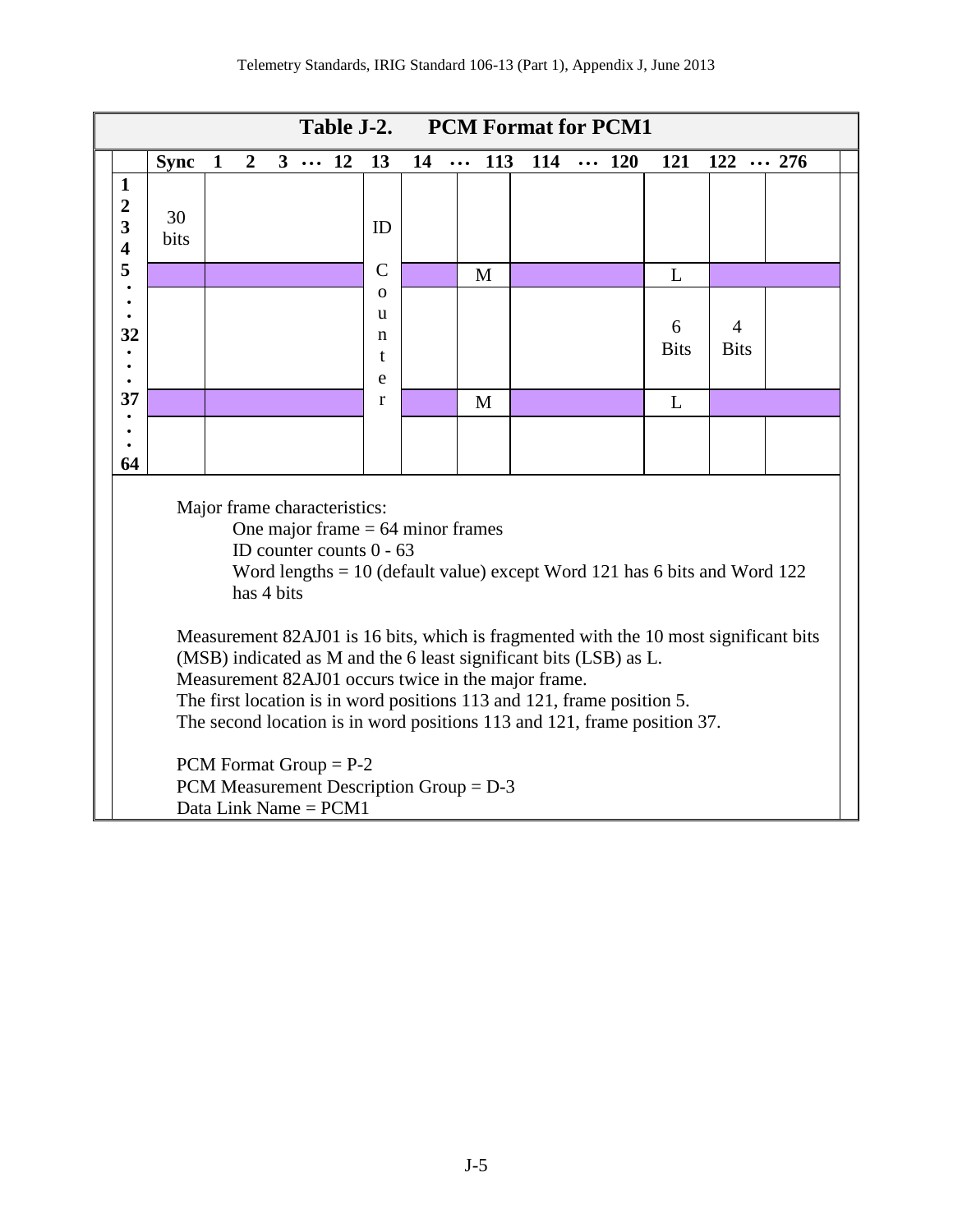<span id="page-9-0"></span>

|   |                                                                |                               |                |              |                         |   | Table J-3.                                                                           |                                                                                                                                                                                                                                                                                                                                                                                                                                                                                |                         |    |                         |    | <b>PCM Format for ASYNC</b> |   |                         |              |                    |  |   |  |
|---|----------------------------------------------------------------|-------------------------------|----------------|--------------|-------------------------|---|--------------------------------------------------------------------------------------|--------------------------------------------------------------------------------------------------------------------------------------------------------------------------------------------------------------------------------------------------------------------------------------------------------------------------------------------------------------------------------------------------------------------------------------------------------------------------------|-------------------------|----|-------------------------|----|-----------------------------|---|-------------------------|--------------|--------------------|--|---|--|
|   | Sync 1                                                         |                               | $\overline{2}$ | $\mathbf{3}$ | $\bullet\bullet\bullet$ |   | $11 \cdots$                                                                          | 14                                                                                                                                                                                                                                                                                                                                                                                                                                                                             | $\bullet\bullet\bullet$ | 20 | $\bullet\bullet\bullet$ | 29 |                             |   | 33  39                  |              | ••• 45 46 47 48 49 |  |   |  |
| 1 | 16                                                             | ID<br>$\overline{C}$          | a              | $\mathbf b$  |                         | a | • • •                                                                                | $\mathbf{c}$                                                                                                                                                                                                                                                                                                                                                                                                                                                                   | $\bullet\bullet\bullet$ | a  | $\bullet\bullet\bullet$ | a  | • • •                       | a |                         |              |                    |  | a |  |
| 2 | B<br>1<br>t                                                    | $\Omega$<br>$\mathbf{u}$<br>n | a              |              |                         | a | $\bullet\bullet\bullet$                                                              |                                                                                                                                                                                                                                                                                                                                                                                                                                                                                |                         | a  |                         | a  |                             | a | $\bullet\bullet\bullet$ | $\mathbf{C}$ |                    |  | a |  |
| 3 | t<br>S<br>e<br>d<br>a<br>a<br>a<br>a<br>a<br>a<br>$\mathbf{r}$ |                               |                |              |                         |   |                                                                                      |                                                                                                                                                                                                                                                                                                                                                                                                                                                                                |                         |    |                         |    |                             |   |                         |              |                    |  |   |  |
|   |                                                                |                               |                |              |                         |   | Major frame characteristics:<br>PCM Format Group = $P-3$<br>Data Link Name $=$ ASYNC | One major frame $=$ 3 minor frames<br>Word lengths $= 16$ bits (default value)<br>$a =$ measurement J971U, supercommutated in word positions 2, 11, 20, 29, 33, and 47<br>$b =$ measurement J951V in word position 3, frame position 1<br>$c =$ measurement J896D in two locations: word position 14, frame position 1 and word<br>position 39, frame position 2<br>$d =$ measurement J966X in word position 45, frame position 3<br>PCM Measurement Description Group = $D-1$ |                         |    |                         |    |                             |   |                         |              |                    |  |   |  |

#### *(Start of P-1)*

*Live PCM signal (host wave train): Class I* 

**P-1\DLN:PCM w/async;** P-1\D1:NRZ-L; P-1\D2:44000; P-1\D3:U; P-1\D4:N; P-1\D6:N; P-1\D7:N; P-1\TF:ONE;

*10 bits default word length, 16 minor frames/major frame, 43 words/frame* 

P-1\F1:10; P-1\F2:M; P-1\F3:NO; P-1\MF\N:16; P-1\MF1:43; P-1\MF2:440; P-1\MF3:FPT; P-1\MF4:20; P-1\MF5: 01111010011010110001; P-1\SYNC1:1; P-1\SYNC2:0; P-1\SYNC3:1;P-1\SYNC4:0;

*Word position #10, 8 bits, Word position #11, 12 bits*

P-1\MFW1-1:10; P-1\MFW2-1:8; P-1\MFW1-2:11; P-1\MFW2-2:12;

*One subframe ID counter in word position 1*

P-1\ISF\N:1; P-1\ISF1-1:1; P-1\ISF2-1:ID; P-1\IDC1-1:1;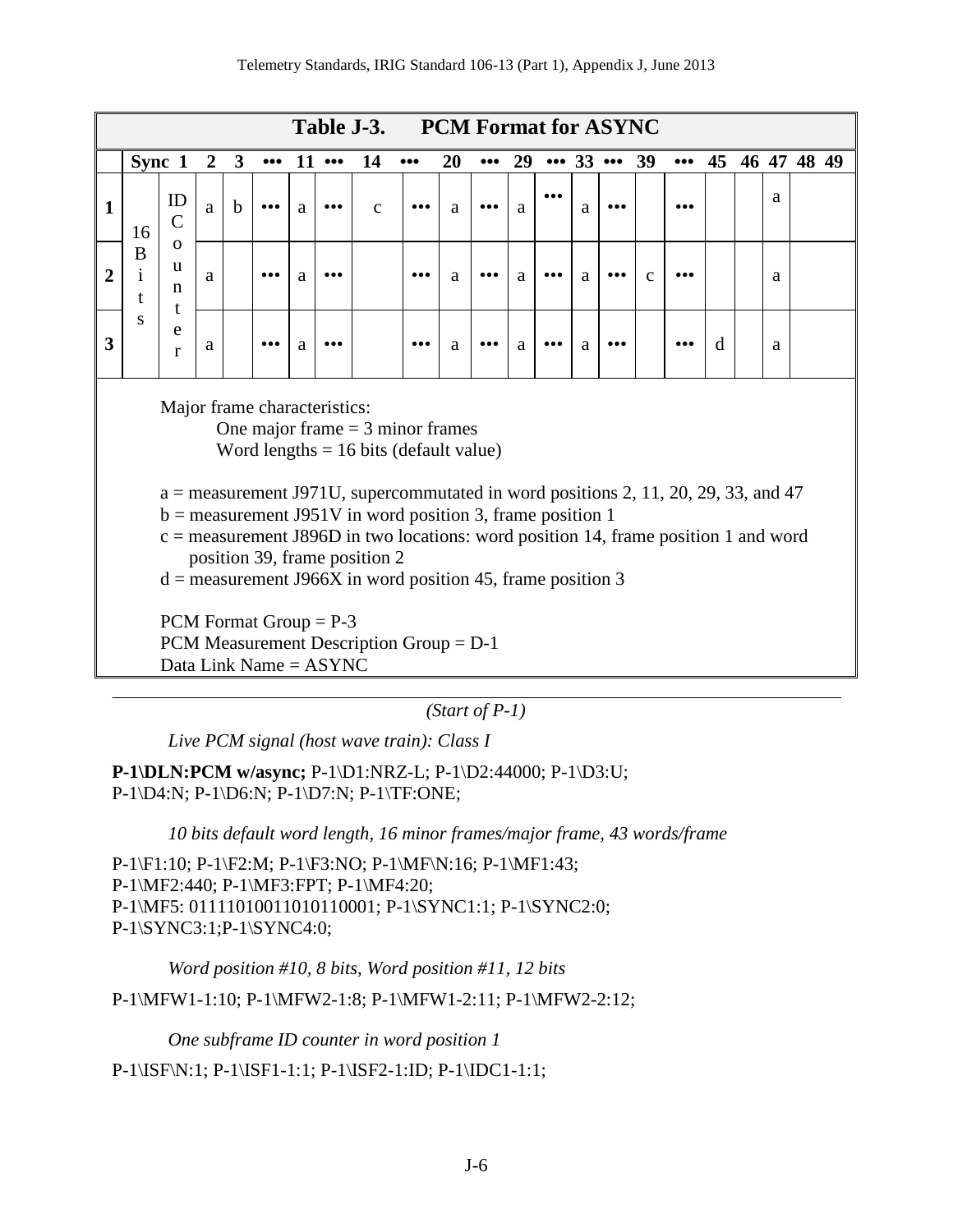*MSB starting bit location: 7, ID counter length: 4*

P-1\IDC3-1:7; P-1\IDC4-1:4; P-1\IDC5-1:M; P-1\IDC6-1:0; P-1\IDC7-1:1; P-1\IDC8-1:15; P-1\IDC9-1:16; P-1\IDC10-1:INC;

*Asynchronous embedded wave train information*

*Data Link Name (to be referenced in the format definition of the asynchronous wave train) is ASYNC.*

*Five contiguous minor frame word positions starting at location 6.*

P-1\AEF\N:1; **P-1\AEF\DLN-1:ASYNC;** P-1\AEF1-1:5; P-1\AEF2-1:CW; P-1\AEF3-1-1:6;

*(End of P-1)*

# *(Start of P-2)*

*Recorded PCM signal format attributes.*

*Data Link Name is PCM1, Data Format is NRZ-L, Bit rate is 2 Mbit/sec, Unencrypted, Normal polarity, class I, Common word length is 10, MSB first, No parity, 64 minor frames per major frame, 277 words per minor frame, Sync pattern length is 30. Word position 121 is 6 bits. Word position 122 is 4 bits.*

**P-2\DLN:PCM1;**P-2\D1:NRZ-L; P-2\D2:2000000; P-2\D3:U; P-2\D4:N; P-2\TF:ONE; P-2\F1:10; P-2\F2:M; P-2\F3:NO; P-2\MF\N:64; P-2\MF1:277; P-2\MF4:30; P-2\MF5:101110000001100111110101101011; P-2\SYNC1:1; P-2\MFW1-1:121; P-2\MFW2-1:6; P-2\MFW1-2:122;P-2\MFW2-2:4;

*One subframe ID counter named 1. Sync type is ID counter. ID counter location is 13. ID counter MSB location is 5. ID counter length is 6. ID counter transfer order is MSB first. ID counter initial value is 0. ID counter initial frame is 1. ID counter end value is 63. ID counter end frame is 64. ID counter is increasing.*

P-2\ISF\N:1; P-2\ISF1-1:1; P-2\ISF2-1:ID; P-2\IDC1-1:13; P-2\IDC3-1:5; P-2\IDC4-1:6; P-2\IDC5-1:M; P-2\IDC6-1:0; P-2\IDC7-1:1; P-2\IDC8-1:63; P-2\IDC9-1:64; P-2\IDC10-1:INC;

*(End of P-2)*

*(Start of P-3)*

*Asynchronous wave train PCM format attributes.*

*Data Link Name: ASYNC*

*Class I, Common word length: 16, LSB transfer order, no parity, 3 minor frames per major frame, 50 words/minor frame, 800 bits per minor frame, fixed pattern synchronization, 16 bit sync pattern.*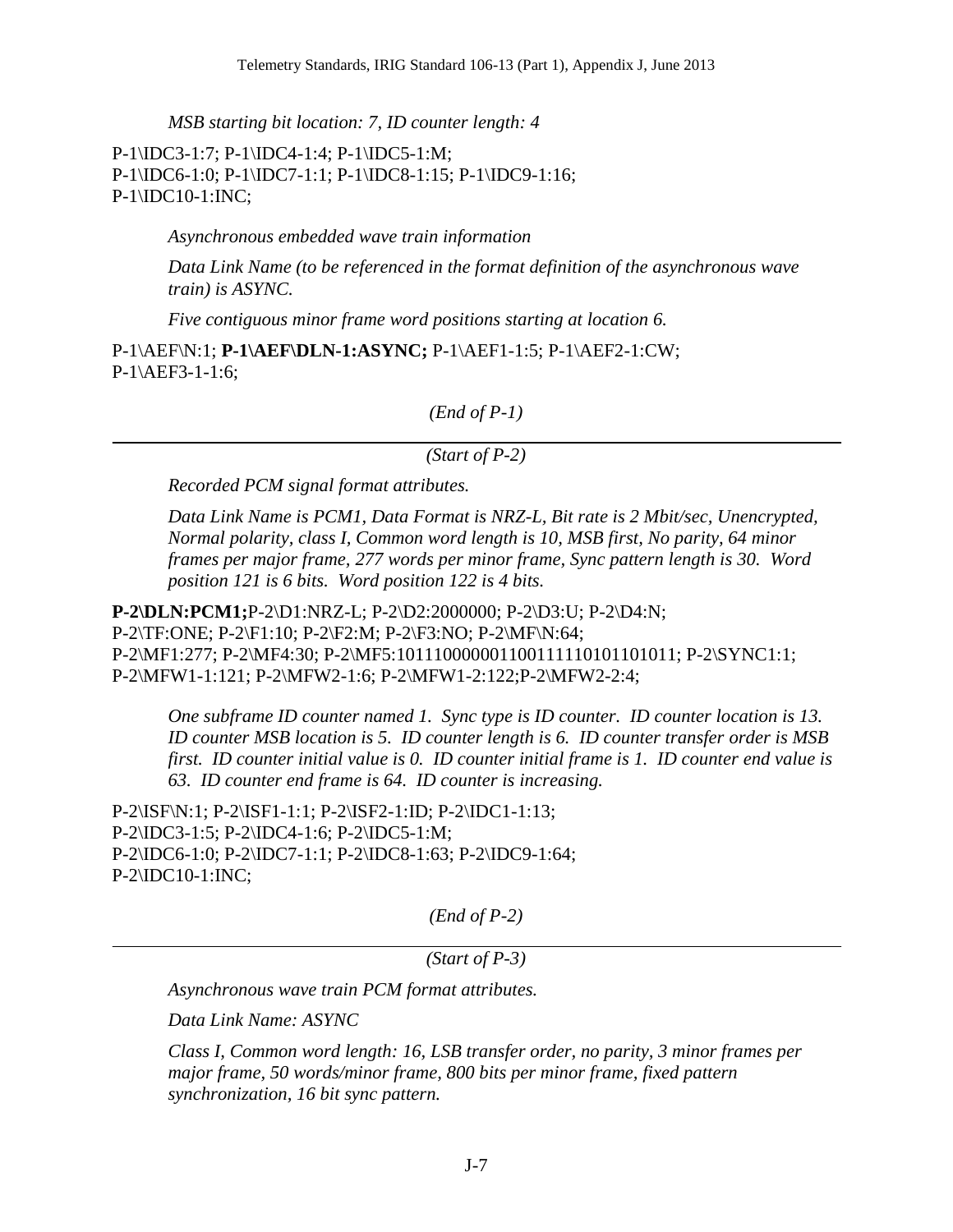#### **P-3\DLN:ASYNC;** P-3\TF:ONE; P-3\F1:16; P-3\F2:L; P-3\F3:NO; P-3\MF\N:3; P-3\MF1:50; P-3\MF2:800; P-3\MF3:FPT; P-3\MF4:16; P-3\MF5: 1111100110110001; P-3\SYNC1:1;

*ID counter in word position 1.*

P-3\ISF\N:1; P-3\ISF1-1:2; P-3\ISF2-1:ID; P-3\IDC1-1:1; P-3\IDC3-1:15; P-3\IDC4-1:2; P-3\IDC5-1:L; P-3\IDC6-1:0; P-3\IDC7-1:1; P-3\IDC8-1:2; P-3\IDC9-1:3; P-3\IDC10-1:INC;

*(End of P-3)*

**P-4\DLN:SPI;**

*(Start of P-4)*

*(End of P-4)*

*PCM Measurement Description (D)*

*D-1 contains the measurements that make up the asynchronous wave train,*

*D-2 contains the measurements that make up the live PCM signal (that hosts the asynchronous wave train),*

*D-3 contains the measurements that make up one of the recorded PCM signals, and*

*D-4 contains the measurements that make up the other recorded PCM signal.*

*(Start of D-1)*

*Asynchronous Wave Train: One measurement list, 4 measurements*

**D-1\DLN:ASYNC;** D-1\ML\N:1; D-1\MLN-1:JUST ONE; D-1\MN\N-1:4;

*Measurement Name: J896D, LSB first,* 

*2 locations: word 14, frame 1 and word 39, frame 2.*

**D-1\MN-1-1:J896D;** D-1\MN3-1-1:L; D-1\LT-1-1: WDFR; D-1\MML\N-1-1:2: D-1\MNF\N-1-1-1:1: D-1\WP-1-1-1-1:14; D-1\WI-1-1-1-1:0; D-1\FP-1-1-1-1:1; D-1\FI-1-1-1-1:0; D-1\WFM-1-1-1-1:FW; D-1\MNF\N-1-1-2:1: D-1\WP-1-1-2-1:39; D-1\WI-1-1-2-1:0; D-1\FP-1-1-2-1:2; D-1\FI-1-1-2-1:0; D-1\WFM-1-1-2-1:FW;

*Measurement Name: J951V, LSB first, default parity, word 3, frame 1.*

**D-1\MN-1-2:J951V;** D-1\MN1-1-2:DE; D-1\MN2-1-2:D; D-1\MN3-1-2:L; D-1\LT-1-2: WDFR; D-1\MML\N-1-2:1: D-1\MNF\N-1-2-1:1: D-1\WP-1-2-1-1:3; D-1\WI-1-2-1-1:0; D-1\FP-1-2-1-1:1; D-1\FI-1-2-1-1:0; D-1\WFM-1-2-1-1:1111111100000000;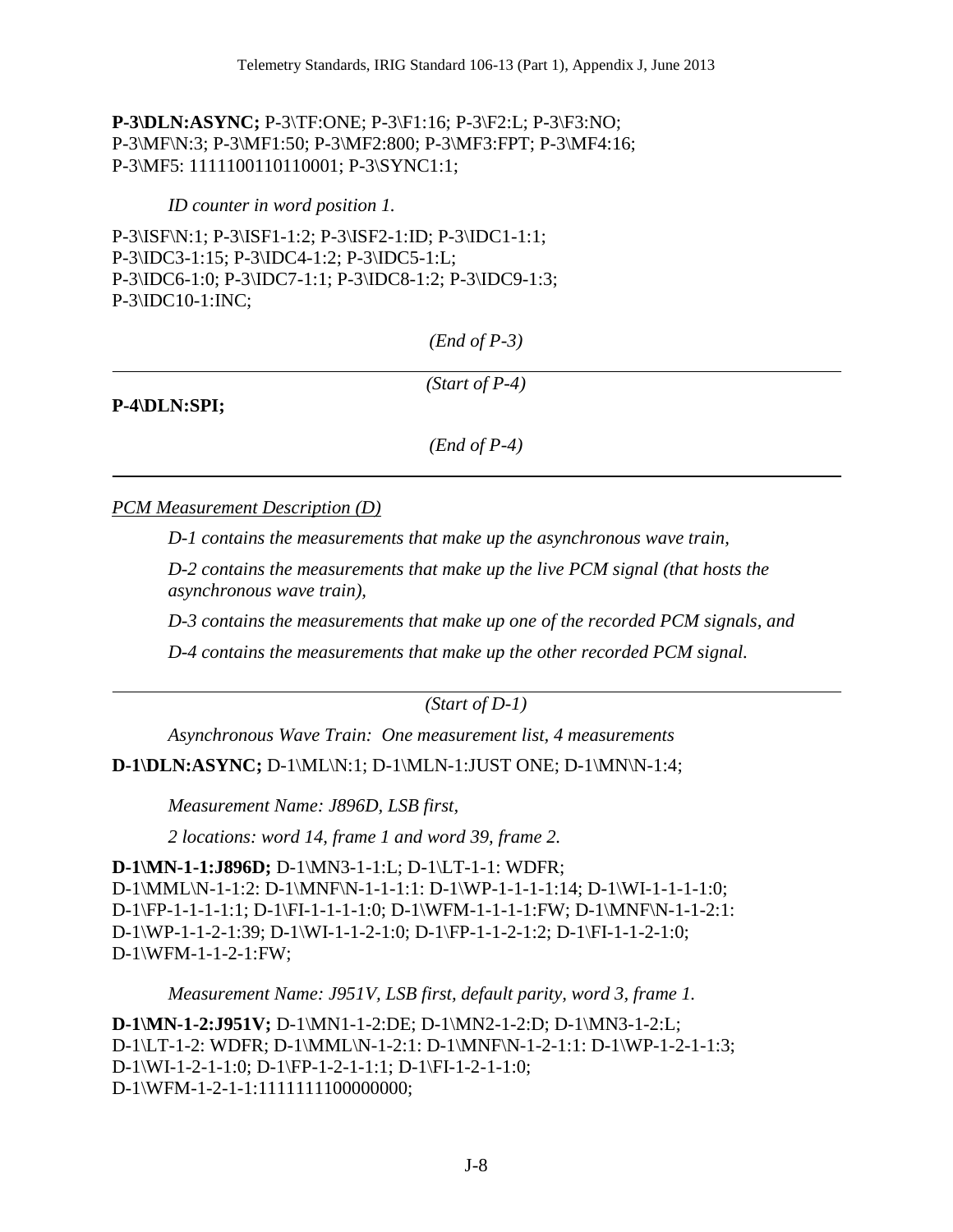*Measurement Name: J971U, LSB first,* 

*supercommutated at 6 word positions: 2, 11, 20, 29, 33, and 47.*

**D-1\MN-1-3:J971U;** D-1\MN1-1-3:DE; D-1\MN2-1-3:D; D-1\MN3-1-3:L; D-1\LT-1-3: WDFR; D-1\MML\N-1-3:6: D-1\MNF\N-1-3-1:1: D-1\WP-1-3-1-1:2; D-1\WI-1-3-1-1:0; D-1\FP-1-3-1-1:1; D-1\FI-1-3-1-1:1; D-1\WFM-1-3-1-1:FW; D-1\MNF\N-1-3-2:1: D-1\WP-1-3-2-1:11; D-1\WI-1-3-2-1:0; D-1\FP-1-3-2-1:1; D-1\FI-1-3-2-1:1; D-1\WFM-1-3-2-1:FW; D-1\MNF\N-1-3-3:1: D-1\WP-1-3-3-1:20; D-1\WI-1-3-3-1:0; D-1\FP-1-3-3-1:1; D-1\FI-1-3-3-1:1; D-1\WFM-1-3-3-1:FW; D-1\MNF\N-1-3-4:1: D-1\WP-1-3-4-1:29; D-1\WI-1-3-4-1:0; D-1\FP-1-3-4-1:1; D-1\FI-1-3-4-1:1; D-1\WFM-1-3-4-1:FW; D-1\MNF\N-1-3-5:1: D-1\WP-1-3-5-1:33; D-1\WI-1-3-5-1:0; D-1\FP-1-3-5-1:1; D-1\FI-1-3-5-1:1; D-1\WFM-1-3-5-1:FW; D-1\MNF\N-1-3-6:1: D-1\WP-1-3-6-1:47; D-1\WI-1-3-6-1:0; D-1\FP-1-3-6-1:1; D-1\FI-1-3-6-1:1; D-1\WFM-1-3-6-1:FW;

*Measurement Name: J966X, LSB first, word 45, frame 3.*

**D-1\MN-1-4:J966X;** D-1\MN1-1-4:DE; D-1\MN2-1-4:D; D-1\MN3-1-4:L; D-1\LT-1-4:WDFR; D-1\MML\N-1-4:1: D-1\MNF\N-1-4-1:1: D-1\WP-1-4-1-1:45; D-1\WI-1-4-1-1:0; D-1\FP-1-4-1-1:3; D-1\FI-1-4-1-1:0; D-1\WFM-1-4-1-1:FW;

*(End of D-1)*

*(Start of D-2)*

*Live PCM signal: single measurement list, 2 measurements.*

**D-2\DLN:PCM w/async;** D-2\ML\N:1; D-2\MLN-1:JUST ONE; D-2\MN\N-1:2;

*Measurement name: E1250T, unclassified, unsigned, MSB first, word 39.* 

**D-2\MN-1-1:E1250T;** D-2\MN1-1-1:DE; D-2\MN2-1-1:D; D-2\MN3-1-1:M; D-2\LT-1-1:WDFR; D-2\MML\N-1-1:1: D-2\MNF\N-1-1-1:1: D-2\WP-1-1-1-1:39; D-2\WI-1-1-1-1:0; D-2\FP-1-1-1-1:1; D-2\FI-1-1-1-1:1; D-2\WFM-1-1-1-1:FW;

*Measurement name: W862P, unclassified, MSB first, word 42, frame 8, full word.*

**D-2\MN-1-2:W862P;** D-2\MN1-1-2:DE; D-2\MN2-1-2:D; D-2\MN3-1-2:M; D-2\LT-1-2: WDFR; D-2\MML\N-1-2:1: D-2\MNF\N-1-2-1:1: D-2\WP-1-2-1-1:42; D-2\WI-1-2-1-1:0; D-2\FP-1-2-1-1:8; D-2\FI-1-2-1-1:0; D-2\WFM-1-2-1-1:FW;

*(End of D-2)*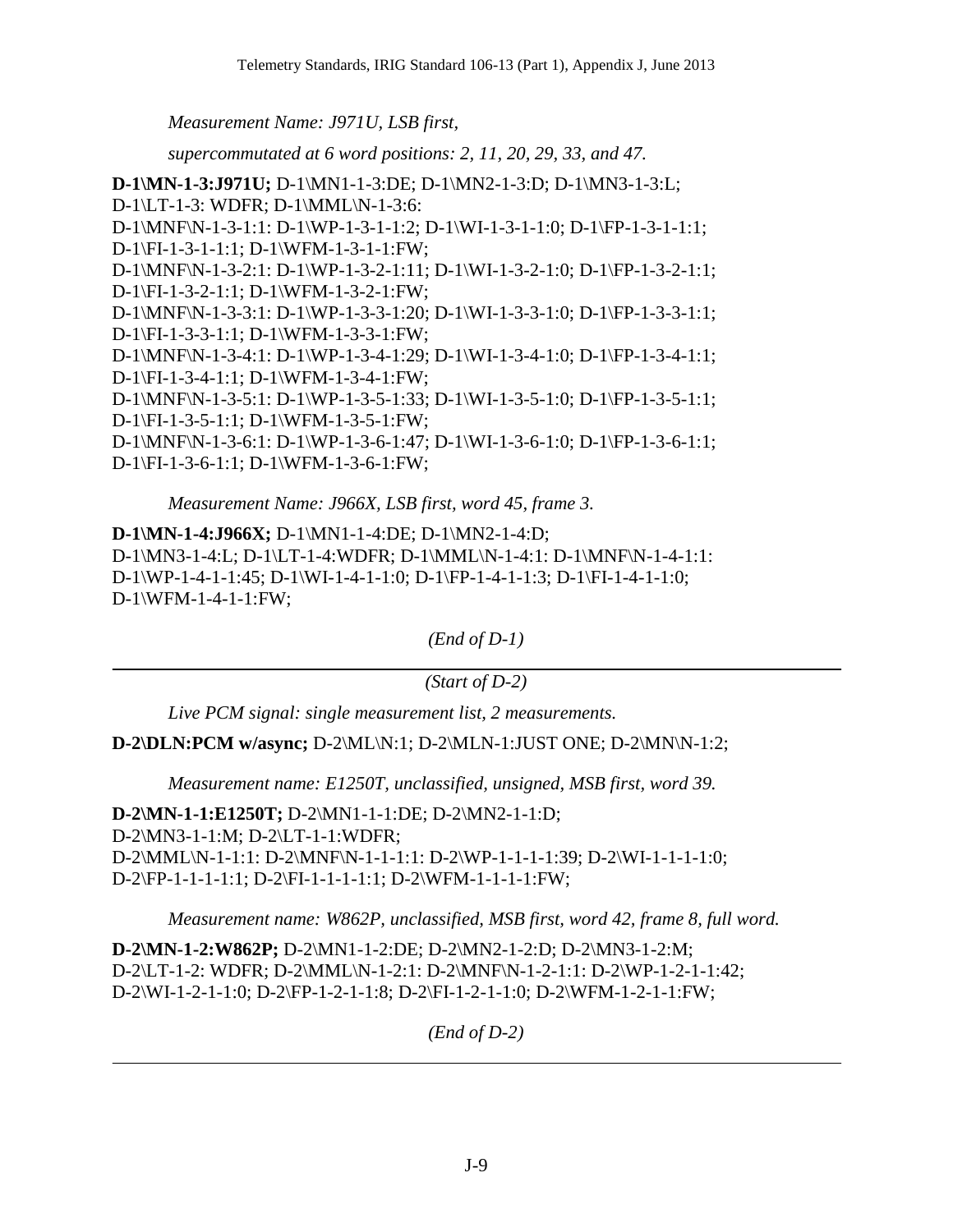*(Start of D-3)*

*Recorded PCM signal: single measurement list: 1 measurement.*

**D-3\DLN:PCM1;** D-3\MLN-1:ONLY ONE; D-3\MN\N-1:1;

*Measurement name: 82AJ01, fragmented, in 2 locations: words 113 and 121, frame 5 and words 113 and 121, frame 37. Word 113 contains the most significant fragment and word 121 contains the least significant fragment.*

**D-3\MN-1-1:82AJ01;** D-3\LT-1-1: WDFR; D-3\MML\N-1-1:1; D-3\MNF\N-1-1-1:2; D-3\WP-1-1-1-1:113; D-3\WI-1-1-1-1:0; D-3\FP-1-1-1-1:5; D-3\FI-1-1-1-1:32; D-3\WFM-1-1-1-1:FW; D-3\WP-1-1-1-2:121; D-3\WI-1-1-1-2:0; D-3\FP-1-1-1-2:5; D-3\FI-1-1-1-2:32; D-3\WFM-1-1-1-2:FW;

*(End of D-3)*

*(Start of D-4)*

*Recorded PCM signal*

**D-4\DLN:SPI;**

*(End of D-4)* \_\_\_\_\_\_\_\_\_\_\_\_\_\_\_\_\_\_\_\_\_\_\_\_\_\_\_\_\_\_\_\_\_\_\_\_\_\_\_\_\_\_\_\_\_\_\_\_\_\_\_\_\_\_\_\_\_\_\_\_\_\_\_\_\_\_\_\_\_\_\_\_\_\_\_\_\_\_

*Data Conversion Groups (C)*

*C-1 and C-2 are measurements that are part of the live PCM signal (see also D-2).*

*C-3, C-4, C-5, and C-6 are from the asynchronous wave train (see also D-1).*

*C-7 is from the recorded PCM signal (see also D-3).*

*Measurement: E1250T, description: Inlet Temp Bellmouth, units: Deg C, binary format: unsigned; high value: 128, low value:* −*0.4, conversion type: pair sets, number of pair sets: 2, application (polynomial): Yes; order of fit: 1, telemetry value #1: 0, engineering unit value #1:* −*0.4, telemetry value #2: 1023, engineering unit value #2: 128.*

**C-1\DCN:E1250T;** C-1\MN1:Inlet Temp Bellmouth; C-1\MN3:DEGC; C-1\BFM:UNS; C-1\MOT1:128; C-1\MOT2:-0.4; C-1\DCT:PRS; C-1\PS\N:2; C-1\PS1:Y; C-1\PS2:1; C-1\PS3-1:0; C-1\PS4-1:-0.4; C-1\PS3-2:1023; C-1\PS4-2:128;

*Measurement: W862P, description: Fuel Pump Inlet, binary format: unsigned; conversion type: pair sets, number of pair sets: 2, application (polynomial): Yes; order of fit: 1, telemetry value #1: 0, engineering unit value #1:* −*0.1 telemetry value #2: 1023, engineering unit value #2: 76.7*

**C-2\DCN:W862P;** C-2\MN1:Fuel Pump Inlet; C-2\BFM:UNS; C-2\DCT:PRS; C-2\PS\N:2; C-2\PS1:Y; C-2\PS2:1; C-2\PS3-1:0; C-2\PS4-1:-0.1; C-2\PS3-2:1023; C-2\PS4-2:76.7;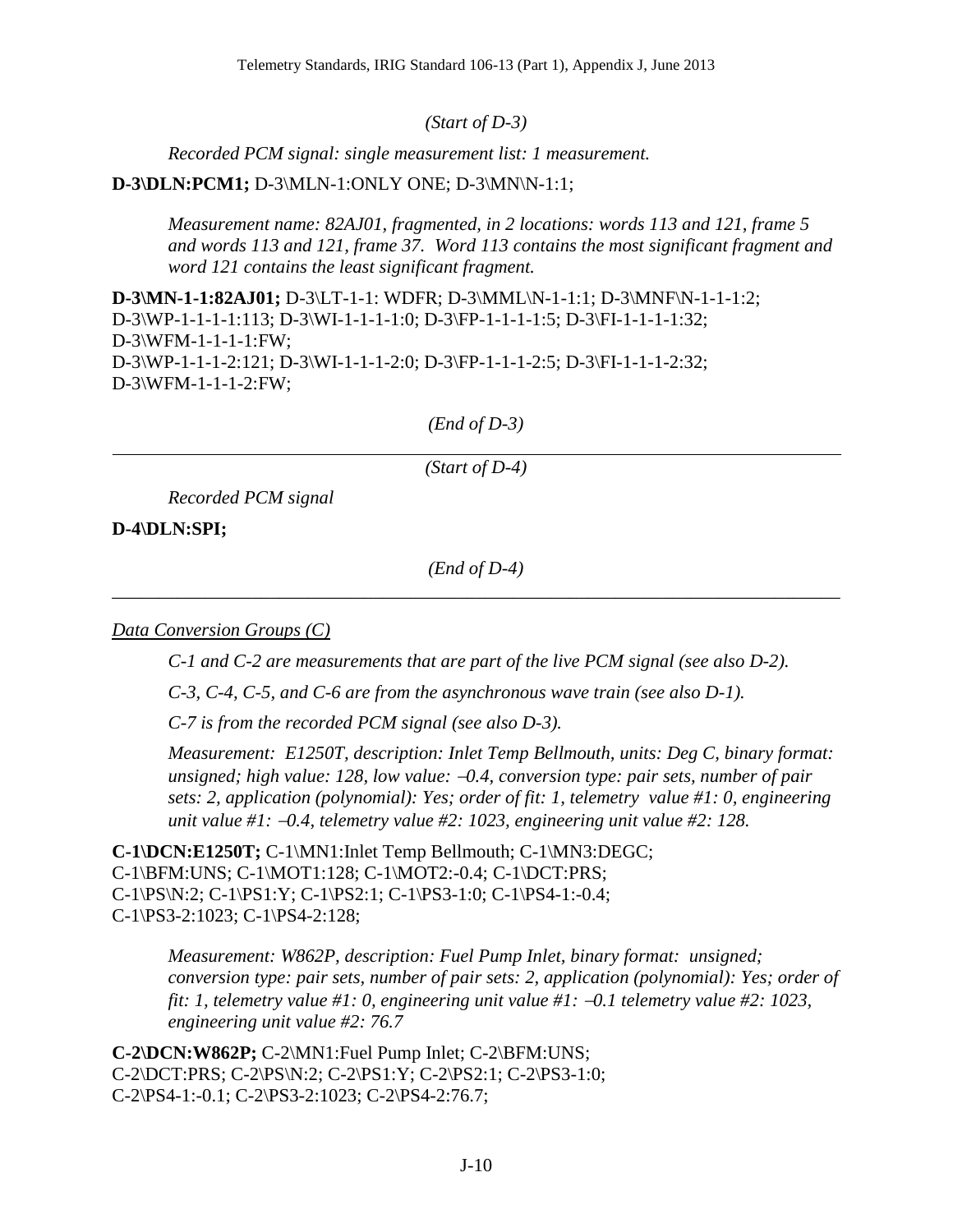*Measurement: J896D, description: Altitude, units: Feet, binary format: two's complement; high value: 32768, low value: -32768, conversion type: pair sets; number of pair sets: 2, application (polynomial): Yes, order of fit: 1, telemetry value #1: -32768, engineering unit value #1: -32768, telemetry value #2: 32767, engineering unit value #2: 32767*

**C-3\DCN:J896D;** C-3\MN1: Altitude; C-3\MN3:FEET; C-3\BFM:TWO; C-3\MOT1:32768; C-3\MOT2:-32768; C-3\DCT:PRS; C-3\PS\N:2; C-3\PS1:Y; C-3\PS2:1; C-3\PS3-1:-32768; C-3\PS4-1:-32768; C-3\PS3-2:32767; C-3\PS4-2:32767;

*Measurement: J951V, description: Throttle Command, units: VDC, high value: 10.164, low value: -10.164, conversion type: pair sets, number of pair sets: 2, application(polynomial): Yes, order of fit: 1, telemetry value #1: -128, engineering unit value #1: -10.164, telemetry value #2: 127, engineering unit value #2: 10.164, binary format: two's complement*

**C-4\DCN:J951V;** C-4\MN1:Throttle Command; C-4\MN3:VDC; C-4\MOT1:10.164; C-4\MOT2:-10.164; C-4\DCT:PRS; C-4\PS\N:2; C-4\PS1:Y; C-4\PS2:1; C-4\PS3-1:-128; C-4\PS4-1:-10.164; C-4\PS3-2:127; C-4\PS4-2:10.164; C-4\BFM:TWO;

> *Measurement: J971U; description: DISC, conversion type: discrete, binary format: unsigned.*

**C-5\DCN:J971U;** C-5\MN1:DISC; C-5\DCT:DIS; C-5\BFM:UNS;

*Measurement: J966X; description: Discrete, conversion type: discrete, binary format: unsigned.*

**C-6\DCN:J966X;** C-6\MN1:Discrete; C-6\DCT:DIS; C-6\BFM: UNS;

*Measurement: 82AJ01, description: LANTZ Norm acceleration, units: MTR/S/S, High value: 1023.97, Low value: -1023.97, conversion type: Coefficients. Order of curve fit: 1, derived from pair sets: No, Coefficient (0): 0, Coefficient(1): 0.03125, binary format: two's complement*

**C-7\DCN:82AJ01;** C-7\MN1:LANTZ Norm acceleration; C-7\MN3:MTR/S/S; C-7\MOT1:1023.97; C-7\MOT2:-1023.97; C-7\DCT:COE; C-7\CO\N:1; C-7\CO1:N; C-7\CO:0; C-7\CO-1:.03125; C-7\BFM:TWO;

## <span id="page-14-0"></span>**3.0 XML Version of Example**

The entire example is presented beginning on the next page in the extensible markup language (XML) version of the Telemetry Attributes Transfer Standard (TMATS). The XML elements are commented with TMATS code names to aid in associating the XML version of the example with the code name version of the example given above.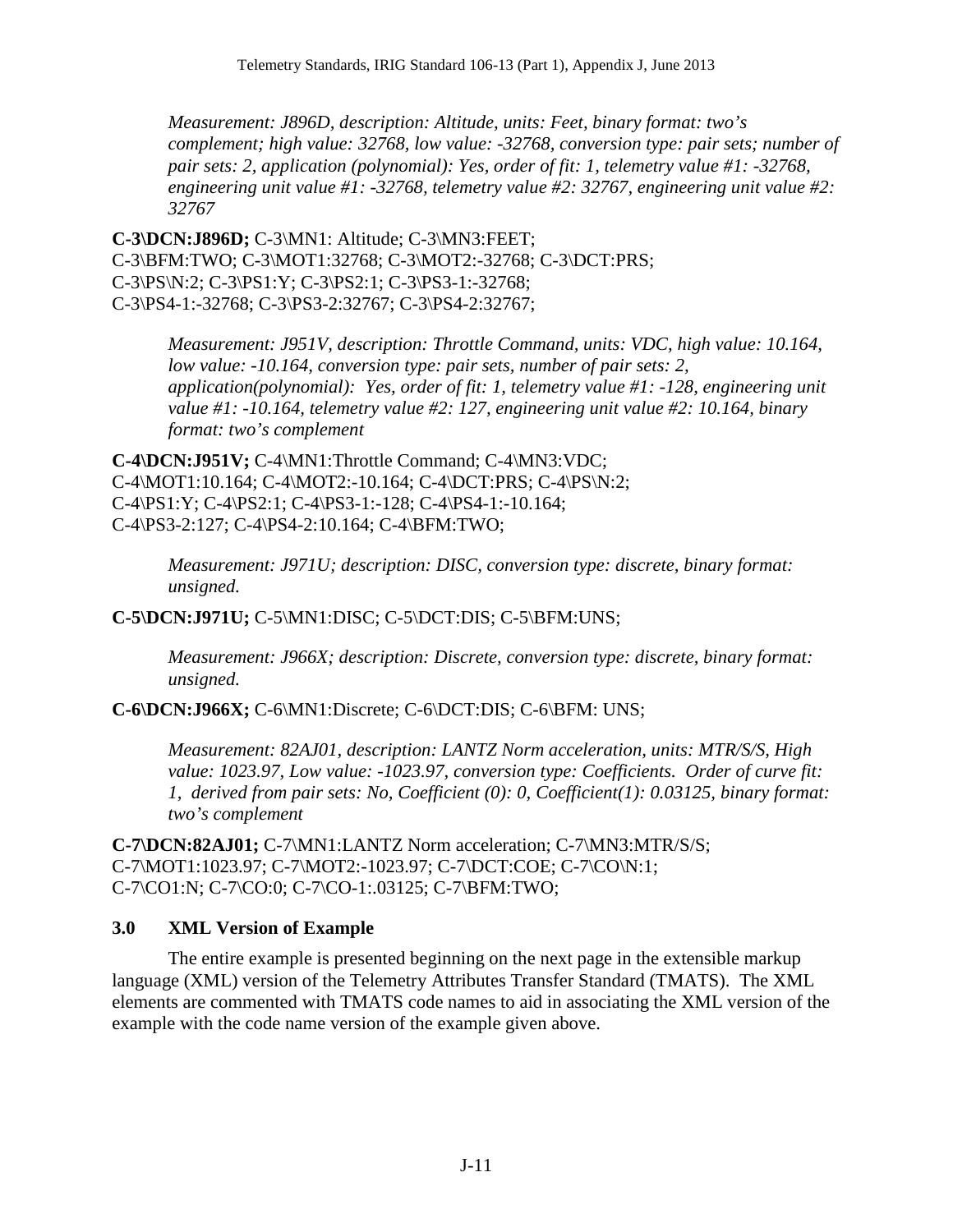```
<?xml version="1.0" encoding="utf-8"?>
<Tmats>
     <!-- G Group -->
     <ProgramName>TMATS example</ProgramName><!--PN-->
     <TestItem>Wright Flyer</TestItem><!--TA-->
     <OriginationDate>1903-07-12</OriginationDate><!--OD must 
follow XML date format-->
     <Revision>
         <Number>0</Number><!--RN-->
     </Revision>
     <TestNumber>13</TestNumber><!--TN-->
     <PointOfContact>
         <Name>Wilbur</Name><!--POC1-->
         <Agency>Bikes,LTD</Agency><!--POC2-->
         <Address>Dayton</Address><!--POC3-->
         <Telephone>555-1212</Telephone><!--POC4-->
     </PointOfContact>
     <DataSource Name="PCM w/embedded" Type="RF"><!--DSI-1:PCM 
w/embedded;DST-1:RF-->
        \langle :-- T Group -->
         <TransmissionAttributes>
             <SourceRFAttributes>
                  <Frequency>1489.5</Frequency><!--RF1-->
                  <RFBandwidth>100</RFBandwidth><!--RF2-->
                  <DataBandwidth>100</DataBandwidth><!--RF3-->
                  <ModulationType>FM</ModulationType><!--RF4 
enumeration-->
<TotalCarrierModulation>500</TotalCarrierModulation><!--RF5-->
                  <!--Subcarriers not needed SCO\N:NO-->
                  <TransmitAntenna>
                      <Polarization>Linear</Polarization><!--
AN2:LIN-- </TransmitAntenna>
                  <AntennaPatterns>
                      <PointOfContact>
                          <Name>Pat Tern</Name><!--AP\POC1-->
                          <Agency>Transmissions,Inc.</Agency><!--
AP\POC2-- <Address>Amityville,NY</Address><!--
AP\D{POC3--}
```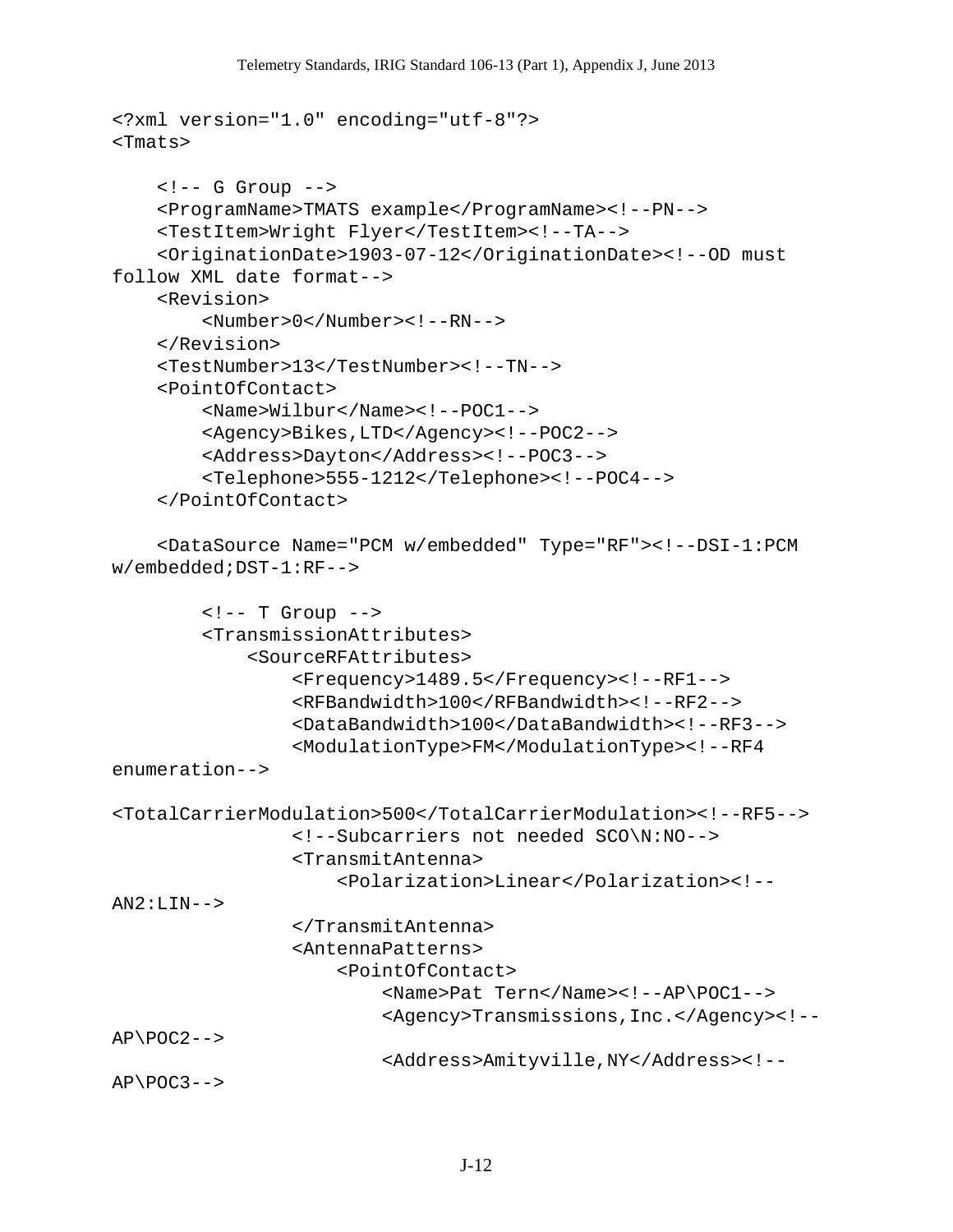```
 <Telephone>800-555-1212</Telephone><!--
AP\POC4-- </PointOfContact>
                  </AntennaPatterns>
              </SourceRFAttributes>
         </TransmissionAttributes>
        \langle !-- M Group -->
         <!--M1\ID:PCM w/embedded is implicit-->
         <MultiplexModulationGroup>
              <CompositeSignalStructure>
<SignalStructureType>PCM</SignalStructureType><!--BB1:PCM-->
                  <ModulationSense>Positive</ModulationSense><!--
BB2:POS--> </CompositeSignalStructure>
              <BasebandSignal>
                  <SignalType>PCM</SignalType><!--BSG1:PCM-->
                  <LowPassFilter>
                      <Type>Constant Amplitude</Type><!--BSF2:CA--
>
                  </LowPassFilter>
                  <DataLinkName>PCM w/async</DataLinkName><!--
BB\DLN-->
              </BasebandSignal>
         </MultiplexModulationGroup>
         <DataLink Name="PCM w/async"><!--P-1\DLN-->
             \leftarrow ! -- P Group -->
              <PCMFormatAttributes>
                  <InputData>
                      <PCMCode>NRZ-L</PCMCode><!--D1:NRZ-L-->
                      <BitRate>44000</BitRate><!--D2:44000-->
                      <Encrypted>Unencrypted</Encrypted><!--D3:U--
>
                      <Polarity>Normal</Polarity><!--D4:N-->
                      <DataDirection>Normal</DataDirection><!--
D6: N-- <DataRandomized>No</DataRandomized><!--D7:N-
\rightarrow </InputData>
                  <Format>
                      <TypeFormat>Class 1</TypeFormat><!--TF:ONE--
>
```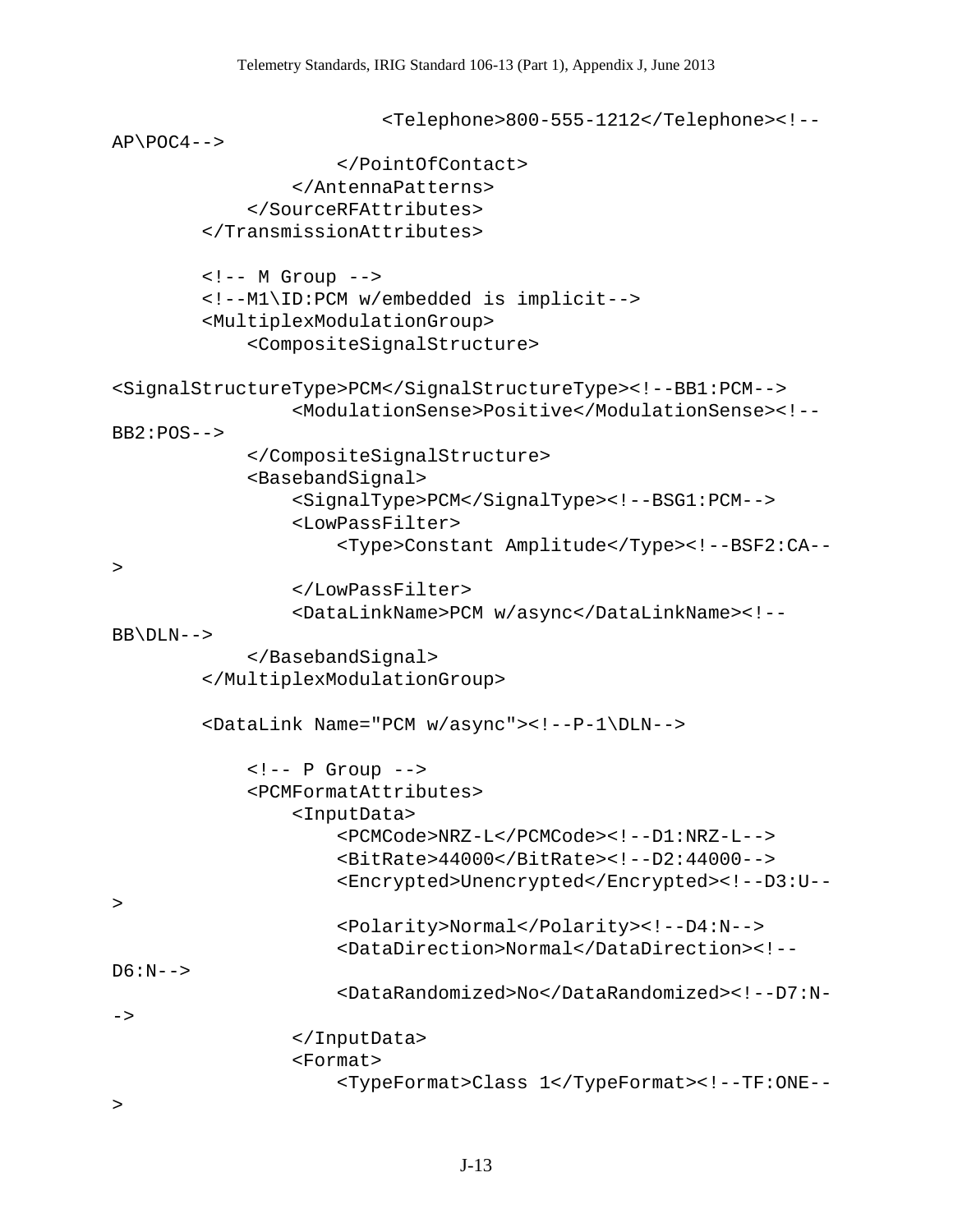```
 <CommonWordLength>10</CommonWordLength><!--
F1:10-->
                      <WordTransferOrder>MSB 
First</WordTransferOrder><!--F2:M-->
                      <Parity>None</Parity><!--F3:NO-->
                      <MinorFrame>
<NumberOfMinorFrames>16</NumberOfMinorFrames><!--MF\N:16-->
<WordsPerMinorFrame>43</WordsPerMinorFrame><!--MF1:43-->
<BitsPerMinorFrame>440</BitsPerMinorFrame><!--MF2:440-->
                          <SyncType>Fixed Pattern</SyncType><!--
MF3:FPT-- <!--MF4:20 is implicit-->
<SyncPattern>01111010011010110001</SyncPattern><!--
MF5:01111010011010110001-->
                      </MinorFrame>
                 </Format>
                 <SyncCriteria>
                      <InSync>
                          <Criteria>1</Criteria><!--SYNC1:1-->
                          <NumberOfFSPBits>0</NumberOfFSPBits><!--
SYNC2:0-->
                      </InSync>
                     <OutOfSync>
                          <NumberOfDisagrees>Not 
Specified</NumberOfDisagrees><!--SYNC3:1-->
                          <NumberOfFSPBits>0</NumberOfFSPBits><!--
SYNC4:0-- </OutOfSync>
                 </SyncCriteria>
                 <VariableWordLength>
                      <Word>10</Word><!--MFW1-1-->
                      <Length>8</Length><!--MFW2-1-->
                 </VariableWordLength>
                 <VariableWordLength>
                      <Word>11</Word><!--MFW1-2-->
                      <Length>12</Length><!--MFW2-2-->
                 </VariableWordLength>
                 <SubframeSynchronization>
                      <IDCounter><!--ISF\N:1 is implicit-->
                          <Name>1</Name><!--ISF1:1-->
```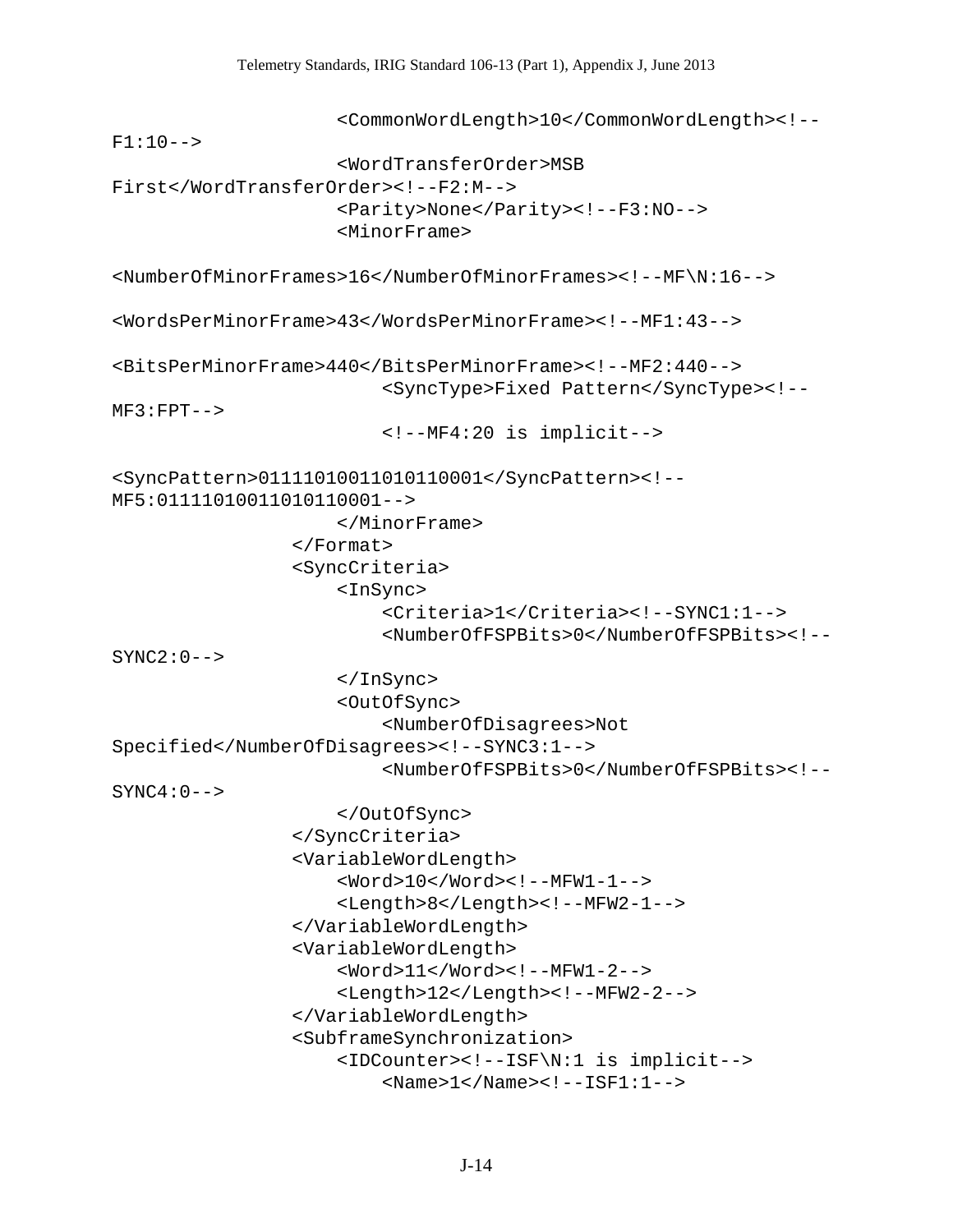```
 <SyncType>ID Counter</SyncType><!--
ISF2:ID-->
                          <Location>1</Location><!--IDC1:1-->
<CounterStartingBitLocation>7</CounterStartingBitLocation><!--
IDC3:7--> <CounterLength>4</CounterLength><!--
IDC4:4--> <TransferOrder>MSB 
First</TransferOrder><!--IDC5:M-->
                          <InitialValue>0</InitialValue><!--
IDC6:0--<InitialSubframeNumber>1</InitialSubframeNumber><!--IDC7:1-->
                          <EndValue>15</EndValue><!--IDC8:15-->
<EndSubframeNumber>16</EndSubframeNumber><!--IDC9:16-->
<CountDirection>Increasing</CountDirection><!--IDC10:INC-->
                      </IDCounter>
                 </SubframeSynchronization>
                 <AsyncEmbeddedFormat>
                      <!--AEF\N:1 is implicit-->
                      <DataLinkName>ASYNC</DataLinkName><!--
AEF\DLN-1:ASYNC-->
                      <Supercom>5</Supercom><!--AEF1-1:5-->
                      <LocationDefinition>Contiguous 
Words</LocationDefinition><!--AEF2-1:CW-->
                      <Location>6</Location><!--AEF3-1-1:6-->
                 </AsyncEmbeddedFormat>
                \langle :-- D Group -->
                 <!--D-2\DLN:PCM w/async is implicit-->
                 <PCMMeasurements>
                          <!--D-2\ML\N:1 is implicit-->
                      <MeasurementList Name="JUST ONE"><!--MLN-
1:JUST ONE-->
                          <!--MN\N-1:2 is implicit-->
                          <Measurement Name="E1250T"><!--MN-1-
1:E1250T-->
                              <Parity>Default</Parity><!--MN1-1-
1:DR--<ParityTransferOrder>Default</ParityTransferOrder><!--MN2-1-1:D-
\rightarrow
```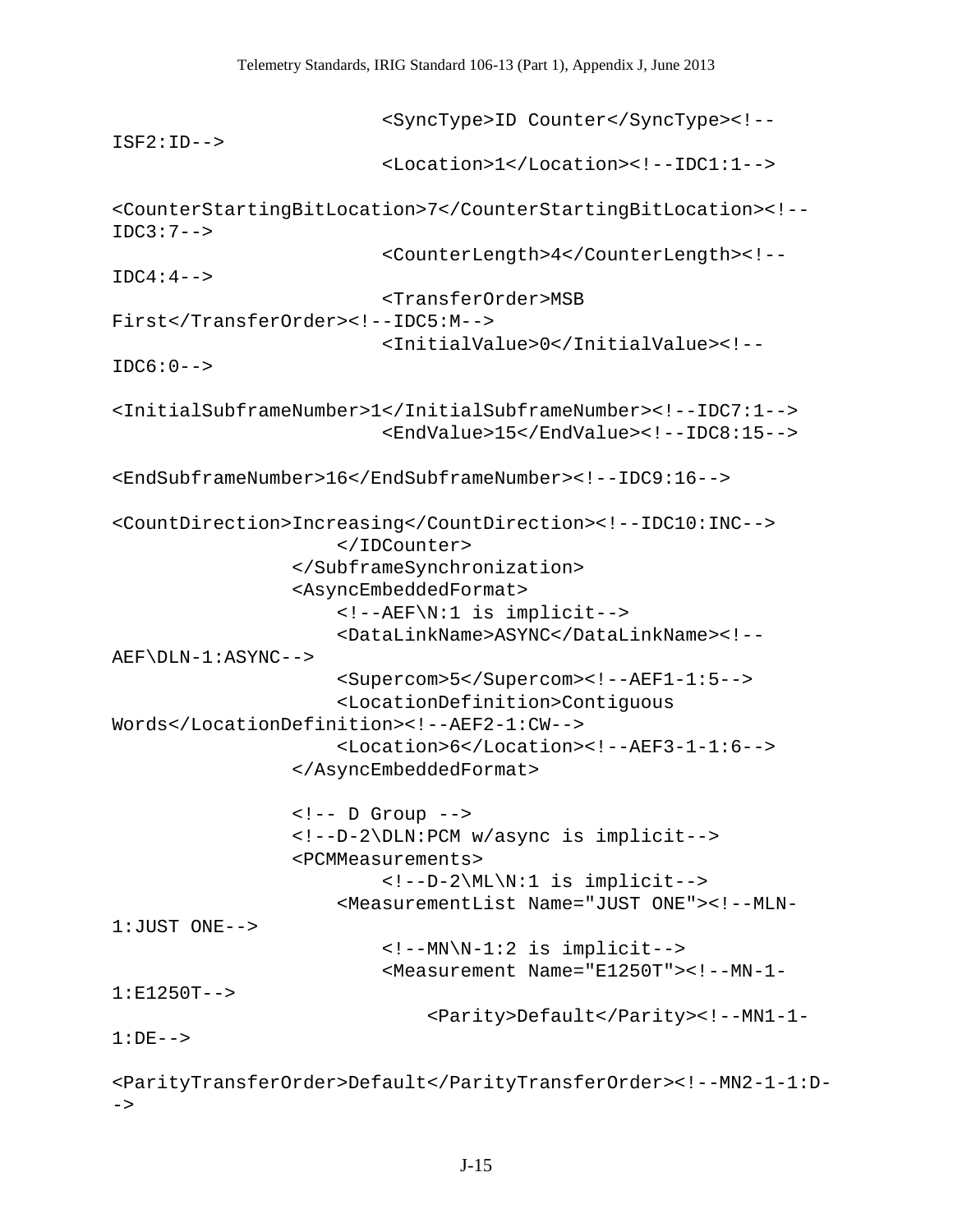```
 <MeasurementTransferOrder>MSB 
First</MeasurementTransferOrder><!--MN3-1-1:M-->
                              <LocationType>Word and 
Frame</LocationType><!--LT-1-1:WDFR-->
                              <!--MML\N-1-1:1 is implicit-->
                              <MeasurementLocation>
                                  <!--MNF\N-1-1-1:1 is implicit-->
                                  <MeasurementFragments>
                                      <StartWord>39</StartWord><!-
-WP-1-1-1-1:39--<WordInterval>0</WordInterval><!--WI-1-1-1-1:0-->
<StartFrame>1</StartFrame><!--FP-1-1-1-1:1-->
<FrameInterval>1</FrameInterval><!--FI-1-1-1-1:1-->
                                      <BitMask>Full 
Word</BitMask><!--WFM-1-1-1-1:FW-->
                                  </MeasurementFragments>
                              </MeasurementLocation>
                          </Measurement>
                         <Measurement Name="W862P"><!--MN-1-
2:W862P-->
                              <Parity>Default</Parity><!--MN1-1-
2:DE--<ParityTransferOrder>Default</ParityTransferOrder><!--MN2-1-2:D-
\rightarrow <MeasurementTransferOrder>MSB 
First</MeasurementTransferOrder><!--MN3-1-2:M-->
                              <LocationType>Word and 
Frame</LocationType><!--LT-1-2:WDFR-->
                              <!--MML\N-1-2:1 is implicit-->
                              <MeasurementLocation>
                                  <!--MNF\N-1-2-1:1 is implicit-->
                                  <MeasurementFragments>
                                      <StartWord>42</StartWord><!-
-WP-1-2-1-1:42--<WordInterval>0</WordInterval><!--WI-1-2-1-1:0-->
<StartFrame>8</StartFrame><!--FP-1-2-1-1:8-->
<FrameInterval>0</FrameInterval><!--FI-1-2-1-1:0-->
```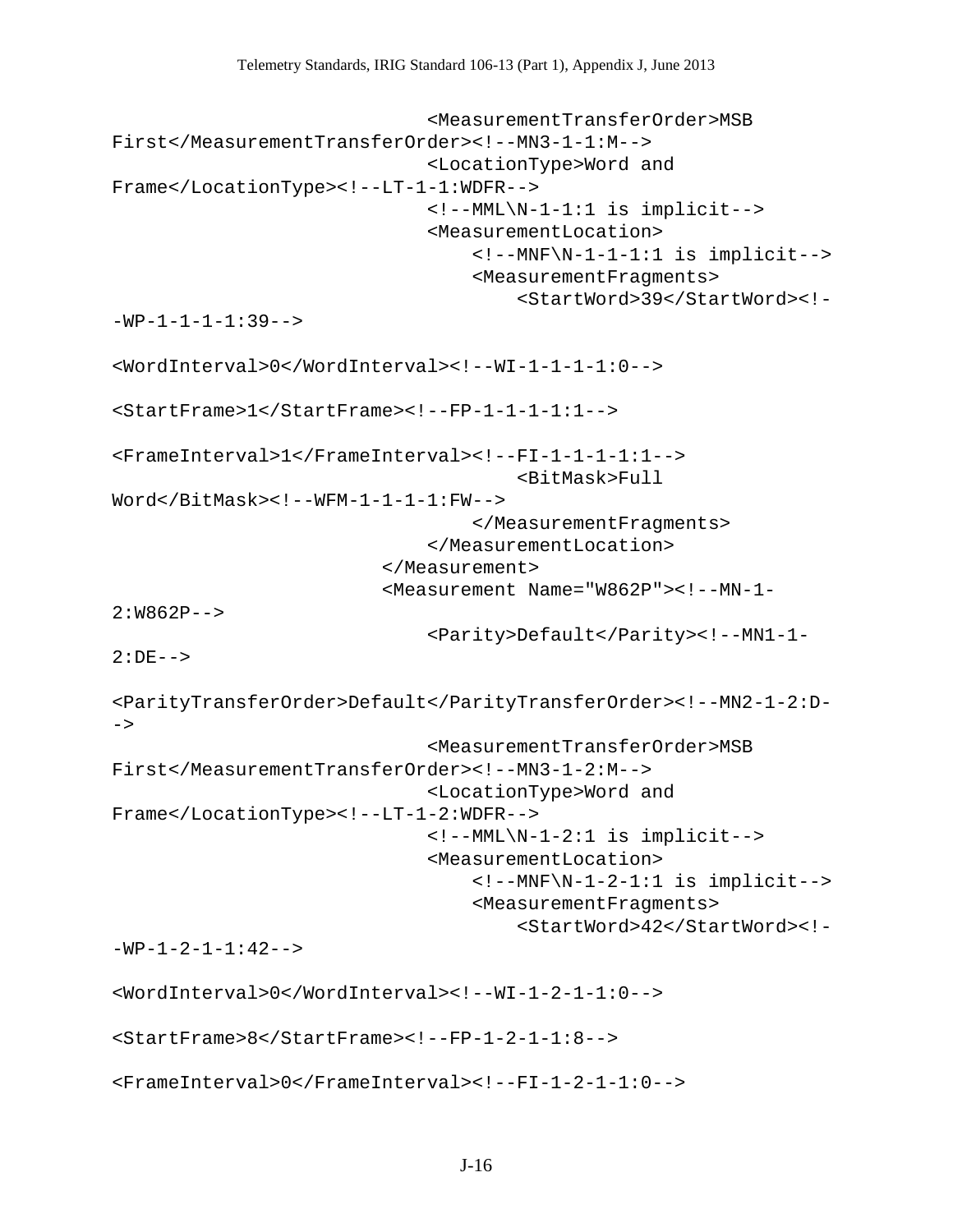```
 <BitMask>Full 
Word</BitMask><!--WFM-1-2-1-1:FW-->
                                   </MeasurementFragments>
                              </MeasurementLocation>
                          </Measurement>
                      </MeasurementList>
                  </PCMMeasurements>
             </PCMFormatAttributes>
            \langle -- \cap Group -->
             <DataConversionAttributes>
                  <Measurement Name="E1250T"><!--C-1\DCN:E1250T-->
                      <Measurand>
                          <Description>Inlet Temp 
Bellmouth</Description><!--MN1:Inlet Temp Bellmouth-->
<EngineeringUnits>DEGC</EngineeringUnits><!--MN3:DEGC-->
                      </Measurand>
                      <TelemetryValueDefinition>
                          <BinaryFormat>Unsigned 
Binary</BinaryFormat><!--BFM:UNS-->
                      </TelemetryValueDefinition>
                     <OtherInformation>
                          <MeasurementValue>
                             <Low>-0.4</Low><!--MOT2:-0.4-->
                              <High>128.0</High><!--MOT1:128-->
                          </MeasurementValue>
                      </OtherInformation>
                     <DataConversion Type="Pair Sets"><!--
DCT:PRS-->
                          <PairSets>
                              <!--PS\N:2 is implicit-->
                              <Application>Polynomial Curve 
Fit</Application><!--PS1:Y-->
                              <OrderOfFit>1</OrderOfFit><!--PS2:1-
\rightarrow <Pair>
                                   <TmValue>0</TmValue><!--PS3-1:0-
\rightarrow <EuValue>-0.4</EuValue><!--PS4-
1:-0.4-- </Pair>
 <Pair>
                                   <TmValue>1023</TmValue><!--PS3-
2:1023--
```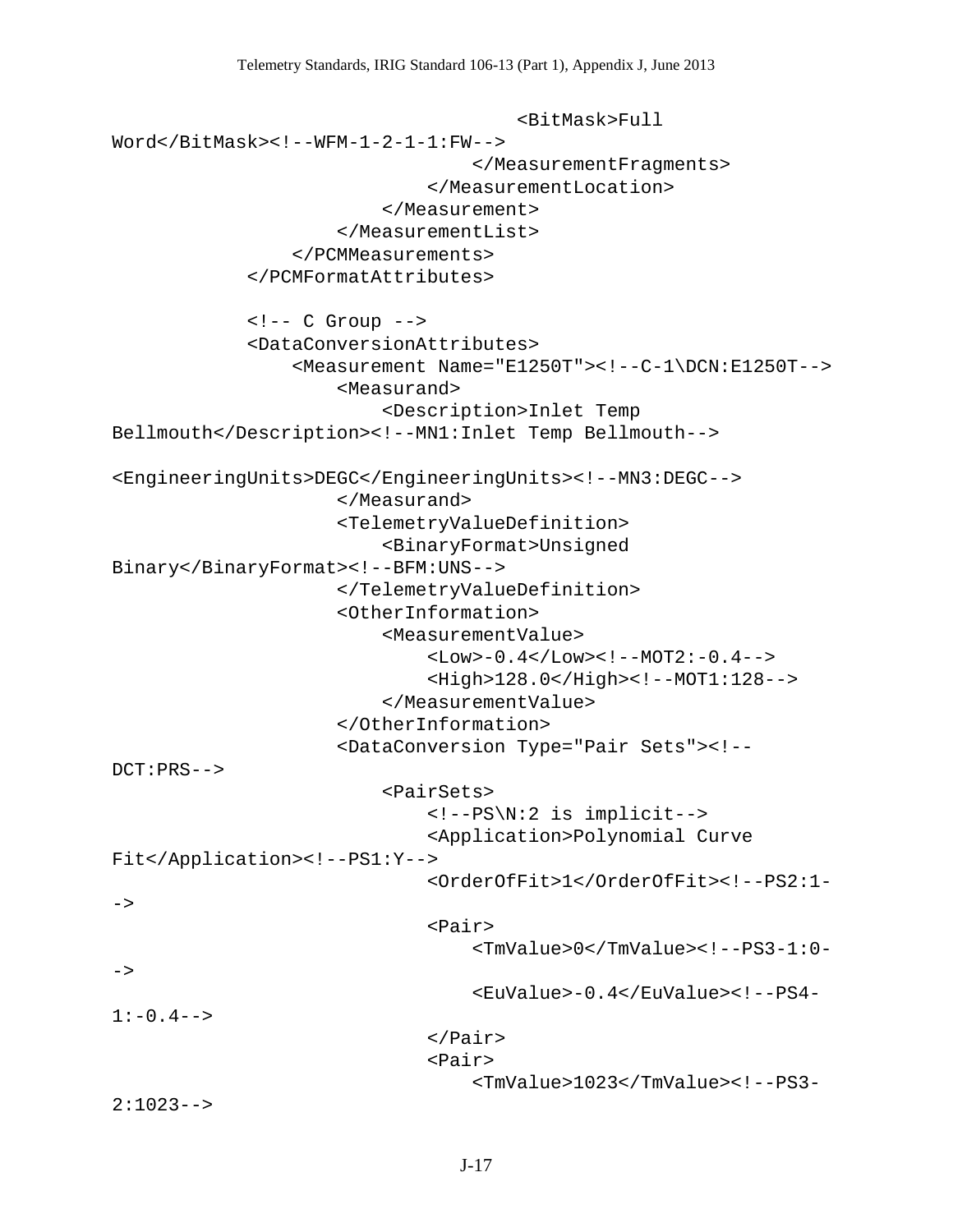<EuValue>128</EuValue><!--PS4-  $2:128--$  </Pair> </PairSets> </DataConversion> </Measurement> <Measurement Name="W862P"><!--C-2\DCN:W862P--> <Measurand> <Description>Fuel Pump Inlet</Description><!--MN1:Inlet Temp Bellmouth--> </Measurand> <TelemetryValueDefinition> <BinaryFormat>Unsigned Binary</BinaryFormat><!--BFM:UNS--> </TelemetryValueDefinition> <DataConversion Type="Pair Sets"><!-- DCT:PRS--> <PairSets> <!--PS\N:2 is implicit--> <Application>Polynomial Curve Fit</Application><!--PS1:Y--> <OrderOfFit>1</OrderOfFit><!--PS2:1-  $->$  <Pair> <TmValue>0</TmValue><!--PS3-1:0-  $->$  <EuValue>-0.1</EuValue><!--PS4-  $1:-0.1--$  </Pair> <Pair> <TmValue>1023</TmValue><!--PS3- 2:1023--> <EuValue>76.7</EuValue><!--PS4-  $2:76.7--$  </Pair> </PairSets> </DataConversion> </Measurement> </DataConversionAttributes> </DataLink> <DataLink Name="ASYNC"><!--P-3\DLN:ASYNC-->  $\langle$  :-- P Group -->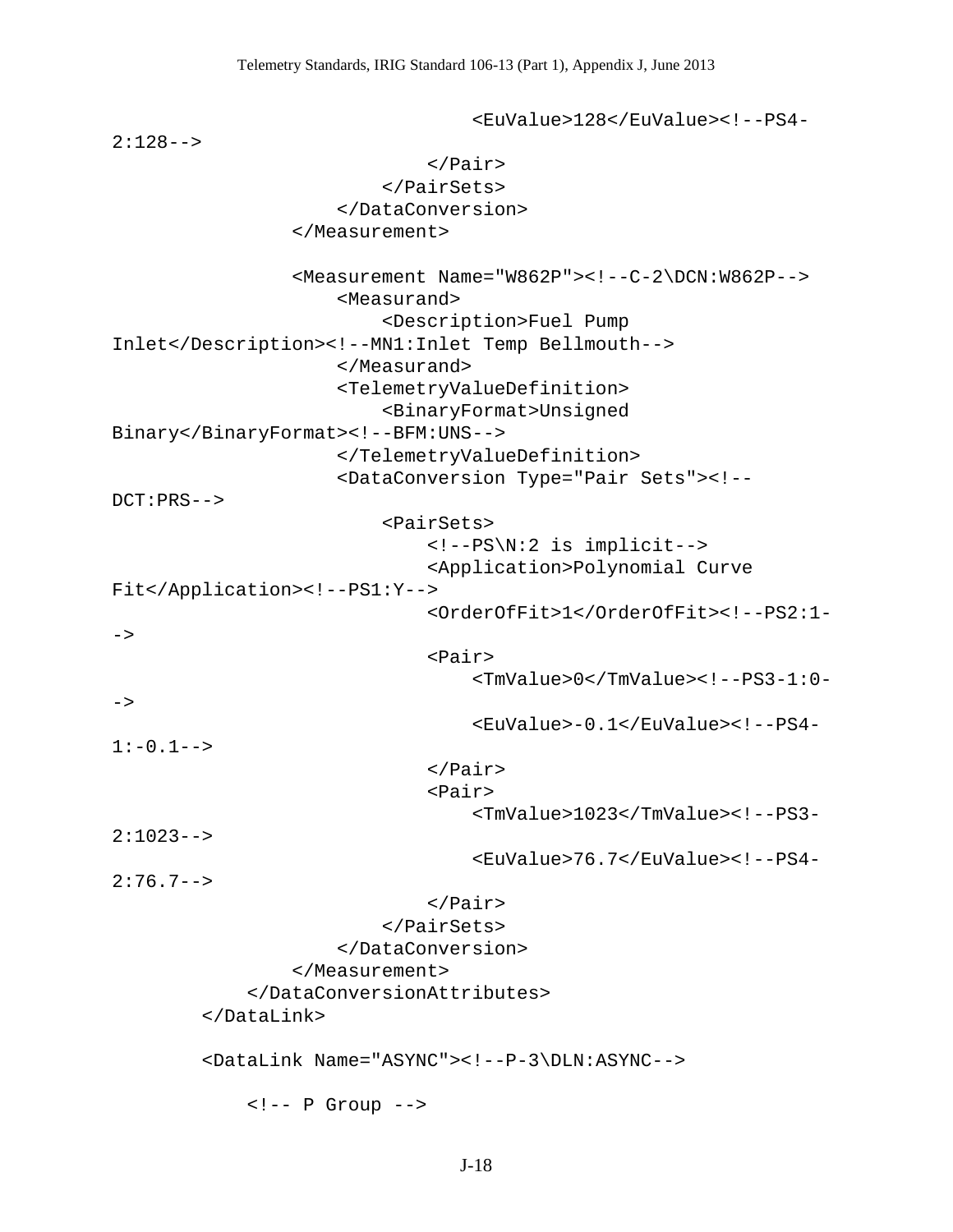```
 <PCMFormatAttributes>
                 <Format>
                      <TypeFormat>Class 1</TypeFormat><!--TF:ONE--
\,> <CommonWordLength>16</CommonWordLength><!--
F1:16-->
                      <WordTransferOrder>LSB 
First</WordTransferOrder><!--F2:L-->
                      <Parity>None</Parity><!--F3:NO-->
                      <MinorFrame>
<NumberOfMinorFrames>3</NumberOfMinorFrames><!--MF\N:3-->
<WordsPerMinorFrame>50</WordsPerMinorFrame><!--MF1:50-->
<BitsPerMinorFrame>800</BitsPerMinorFrame><!--MF2:800-->
                          <SyncType>Fixed Pattern</SyncType><!--
MF3:FPT-- <!--MF4:16 is implicit-->
<SyncPattern>1111100110110001</SyncPattern><!--
MF5:1111100110110001-->
                     </MinorFrame>
                 </Format>
                 <SyncCriteria>
                      <InSync>
                          <Criteria>1</Criteria><!--SYNC1:1-->
                      </InSync>
                 </SyncCriteria>
                 <SubframeSynchronization>
                      <IDCounter><!--ISF\N:1 is implicit-->
                          <Name>2</Name><!--ISF1-1:2-->
                          <SyncType>ID Counter</SyncType><!--ISF2-
1:TD-- <Location>1</Location><!--IDC1-1:1-->
<CounterStartingBitLocation>15</CounterStartingBitLocation><!--
IDC3-1:15-->
                          <CounterLength>2</CounterLength><!--
IDC4-1:2-- <TransferOrder>LSB 
First</TransferOrder><!--IDC5-1:L-->
                          <InitialValue>0</InitialValue><!--IDC6-
1:0--
```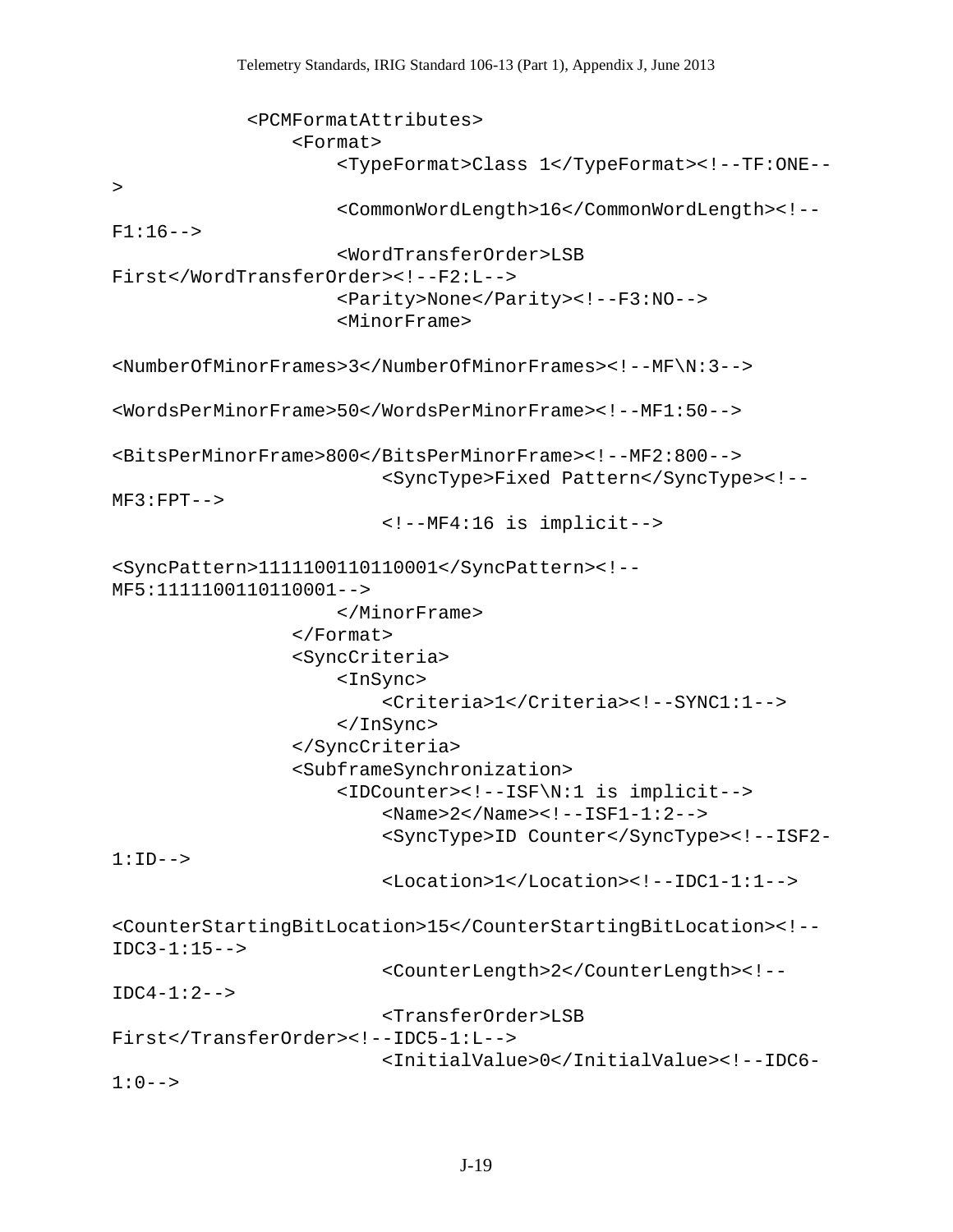```
<InitialSubframeNumber>1</InitialSubframeNumber><!--IDC7-1:1-->
                          <EndValue>2</EndValue><!--IDC8-1:2-->
<EndSubframeNumber>3</EndSubframeNumber><!--IDC9-1:3-->
<CountDirection>Increasing</CountDirection><!--IDC10-1:INC-->
                      </IDCounter>
                 </SubframeSynchronization>
                \langle :-- D Group -->
                 <!--D-1\DLN:ASYNC is implicit-->
                 <PCMMeasurements>
                          <!--D-1\ML\N:1 is implicit-->
                      <MeasurementList Name="JUST ONE"><!--MLN-
1:JUST ONE-->
                          <!--MN\N-1:4 is implicit-->
                          <Measurement Name="J896D"><!--MN-1-
1:J896D-->
                              <MeasurementTransferOrder>LSB 
First</MeasurementTransferOrder><!--MN3-1-1:L-->
                              <LocationType>Word and 
Frame</LocationType><!--LT-1-1:WDFR-->
                              <!--MML\N-1-1:2 is implicit-->
                              <MeasurementLocation>
                                  <!--MNF\N-1-1-1:1 is implicit-->
                                  <MeasurementFragments>
                                      <StartWord>14</StartWord><!-
-WP-1-1-1-1:14--><WordInterval>0</WordInterval><!--WI-1-1-1-1:0-->
<StartFrame>1</StartFrame><!--FP-1-1-1-1:1-->
<FrameInterval>0</FrameInterval><!--FI-1-1-1-1:0-->
                                      <BitMask>Full 
Word</BitMask><!--WFM-1-1-1-1:FW-->
                                  </MeasurementFragments>
                              </MeasurementLocation>
                              <MeasurementLocation>
                                  <!--MNF\N-1-1-2:1 is implicit-->
                                  <MeasurementFragments>
                                      <StartWord>39</StartWord><!-
```
 $-WP-1-1-1-1:39--$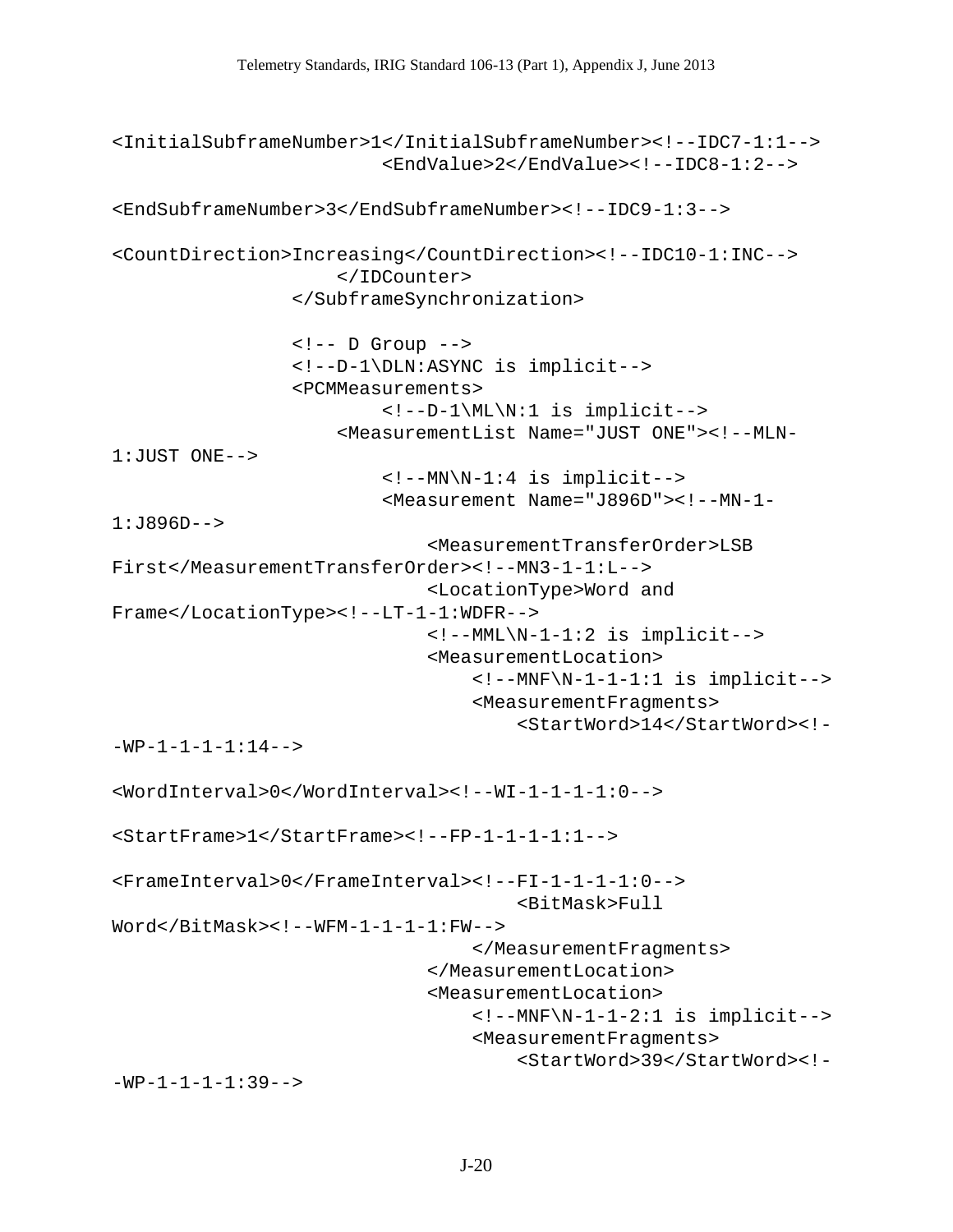```
<WordInterval>0</WordInterval><!--WI-1-1-1-1:0-->
<StartFrame>2</StartFrame><!--FP-1-1-1-1:2-->
<FrameInterval>0</FrameInterval><!--FI-1-1-1-1:0-->
                                      <BitMask>Full 
Word</BitMask><!--WFM-1-1-2-1:FW-->
                                  </MeasurementFragments>
                              </MeasurementLocation>
                          </Measurement>
                          <Measurement Name="J951V"><!--MN-1-
2:J951V-- <Parity>Default</Parity><!--MN1-1-
2:DE--<ParityTransferOrder>Default</ParityTransferOrder><!--MN2-1-2:D-
\rightarrow <MeasurementTransferOrder>LSB 
First</MeasurementTransferOrder><!--MN3-1-2:L-->
                              <LocationType>Word and 
Frame</LocationType><!--LT-1-2:WDFR-->
                              <!--MML\N-1-2:1 is implicit-->
                              <MeasurementLocation>
                                  <!--MNF\N-1-2-1:1 is implicit-->
                                  <MeasurementFragments>
                                      <StartWord>3</StartWord><!--
WP-1-2-1-1:3--<WordInterval>0</WordInterval><!--WI-1-2-1-1:0-->
<StartFrame>1</StartFrame><!--FP-1-2-1-1:1-->
<FrameInterval>0</FrameInterval><!--FI-1-2-1-1:0-->
<BitMask>1111111100000000</BitMask><!--WFM-1-2-1-
1:1111111100000000-->
                                  </MeasurementFragments>
                              </MeasurementLocation>
                          </Measurement>
                         <Measurement Name="J971U"><!--MN-1-
3:J971U-->
                              <Parity>Default</Parity><!--MN1-1-
3:DE--
```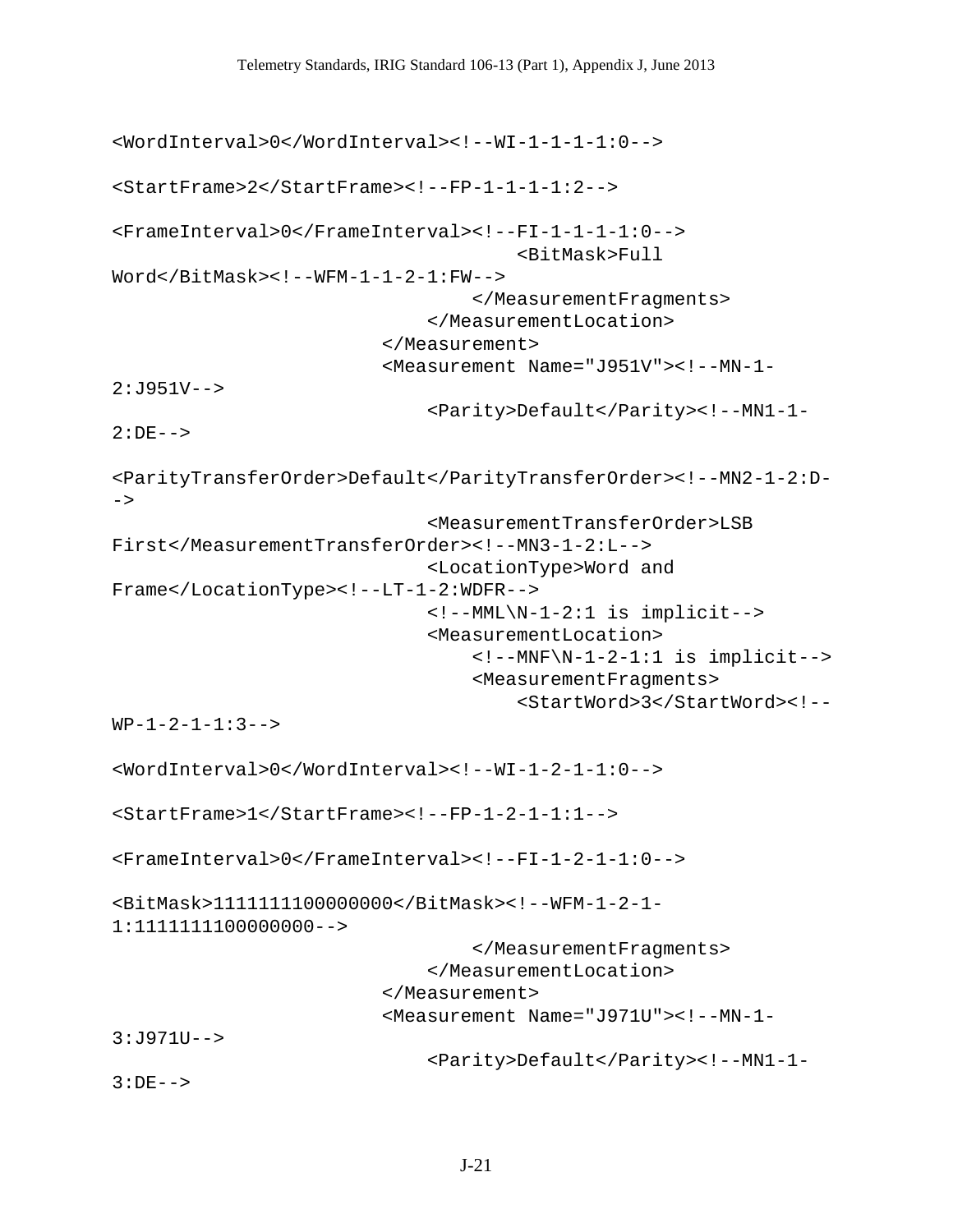```
<ParityTransferOrder>Default</ParityTransferOrder><!--MN2-1-3:D-
\rightarrow <MeasurementTransferOrder>LSB 
First</MeasurementTransferOrder><!--MN3-1-3:L-->
                              <LocationType>Word and 
Frame</LocationType><!--LT-1-3:WDFR-->
                              <!--MML\N-1-3:6 is implicit-->
                              <MeasurementLocation>
                                  <!--MNF\N-1-3-1:1 is implicit-->
                                  <MeasurementFragments>
                                      <StartWord>2</StartWord><!--
WP-1-3-1-1:2--<WordInterval>0</WordInterval><!--WI-1-3-1-1:0-->
<StartFrame>1</StartFrame><!--FP-1-3-1-1:1-->
<FrameInterval>1</FrameInterval><!--FI-1-3-1-1:1-->
                                      <BitMask>Full 
Word</BitMask><!--WFM-1-3-1-1:FW-->
                                  </MeasurementFragments>
                              </MeasurementLocation>
                              <MeasurementLocation>
                                  <!--MNF\N-1-3-2:1 is implicit-->
                                  <MeasurementFragments>
                                      <StartWord>11</StartWord><!-
-WP-1-3-2-1:11--<WordInterval>0</WordInterval><!--WI-1-3-2-1:0-->
<StartFrame>1</StartFrame><!--FP-1-3-2-1:1-->
<FrameInterval>1</FrameInterval><!--FI-1-3-2-1:1-->
                                      <BitMask>Full 
Word</BitMask><!--WFM-1-3-2-1:FW-->
                                  </MeasurementFragments>
                              </MeasurementLocation>
                              <MeasurementLocation>
                                  <!--MNF\N-1-3-3:1 is implicit-->
                                  <MeasurementFragments>
                                      <StartWord>20</StartWord><!-
-WP-1-3-3-1:20--
```
<WordInterval>0</WordInterval><!--WI-1-3-3-1:0-->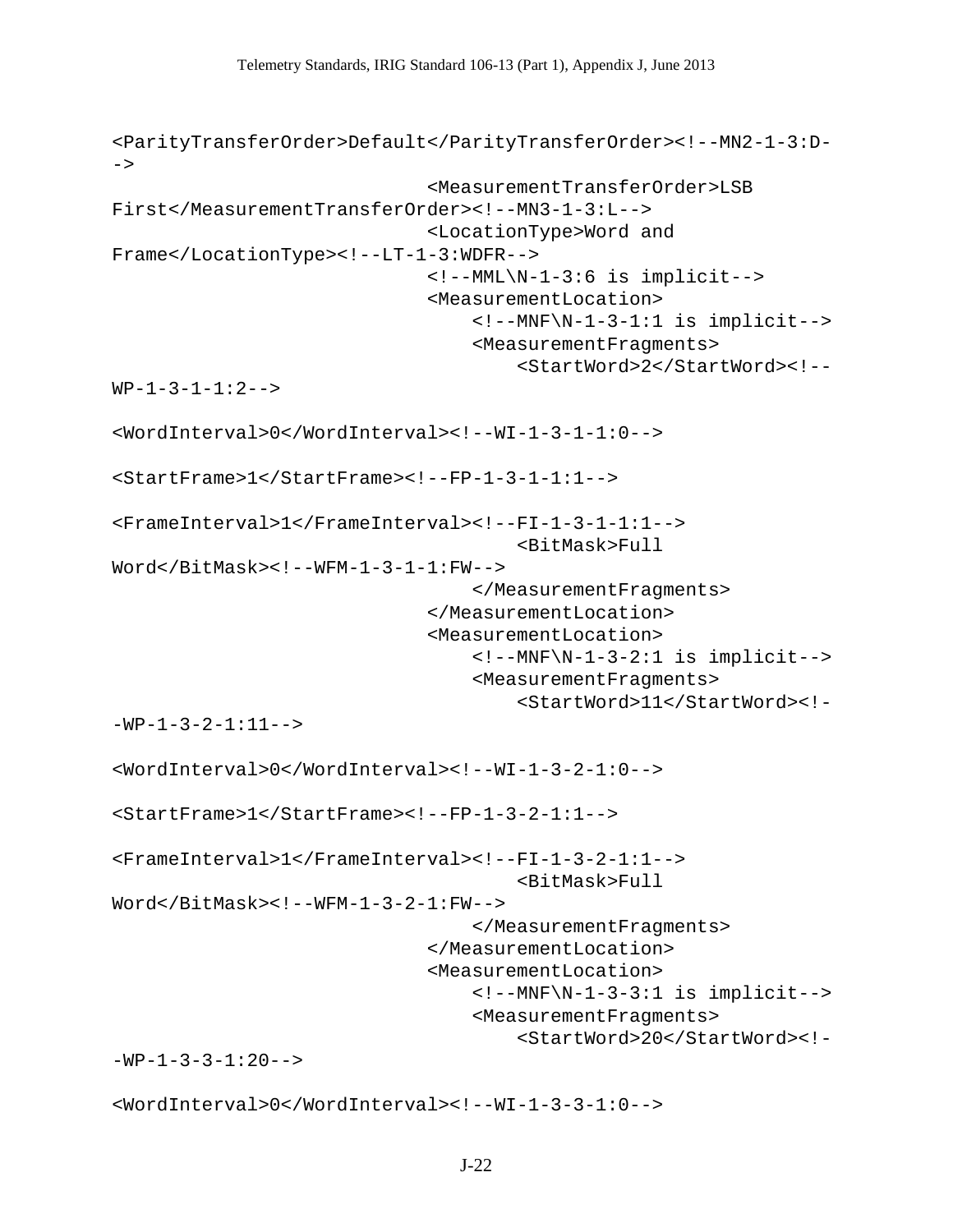```
<StartFrame>1</StartFrame><!--FP-1-3-3-1:1-->
<FrameInterval>1</FrameInterval><!--FI-1-3-3-1:1-->
                                      <BitMask>Full 
Word</BitMask><!--WFM-1-3-3-1:FW-->
                                  </MeasurementFragments>
                              </MeasurementLocation>
                              <MeasurementLocation>
                                  <!--MNF\N-1-3-4:1 is implicit-->
                                  <MeasurementFragments>
                                      <StartWord>29</StartWord><!-
-WP-1-3-4-1:29--<WordInterval>0</WordInterval><!--WI-1-3-4-1:0-->
<StartFrame>1</StartFrame><!--FP-1-3-4-1:1-->
<FrameInterval>1</FrameInterval><!--FI-1-3-4-1:1-->
                                      <BitMask>Full 
Word</BitMask><!--WFM-1-3-4-1:FW-->
                                  </MeasurementFragments>
                              </MeasurementLocation>
                              <MeasurementLocation>
                                  <!--MNF\N-1-3-5:1 is implicit-->
                                  <MeasurementFragments>
                                      <StartWord>33</StartWord><!-
-WP-1-3-5-1:33--<WordInterval>0</WordInterval><!--WI-1-3-5-1:0-->
<StartFrame>1</StartFrame><!--FP-1-3-5-1:1-->
<FrameInterval>1</FrameInterval><!--FI-1-3-5-1:1-->
                                      <BitMask>Full 
Word</BitMask><!--WFM-1-3-5-1:FW-->
                                  </MeasurementFragments>
                              </MeasurementLocation>
                              <MeasurementLocation>
                                  <!--MNF\N-1-3-6:1 is implicit-->
                                  <MeasurementFragments>
                                      <StartWord>47</StartWord><!-
-WP-1-3-6-1:47-->
```
<WordInterval>0</WordInterval><!--WI-1-3-6-1:0-->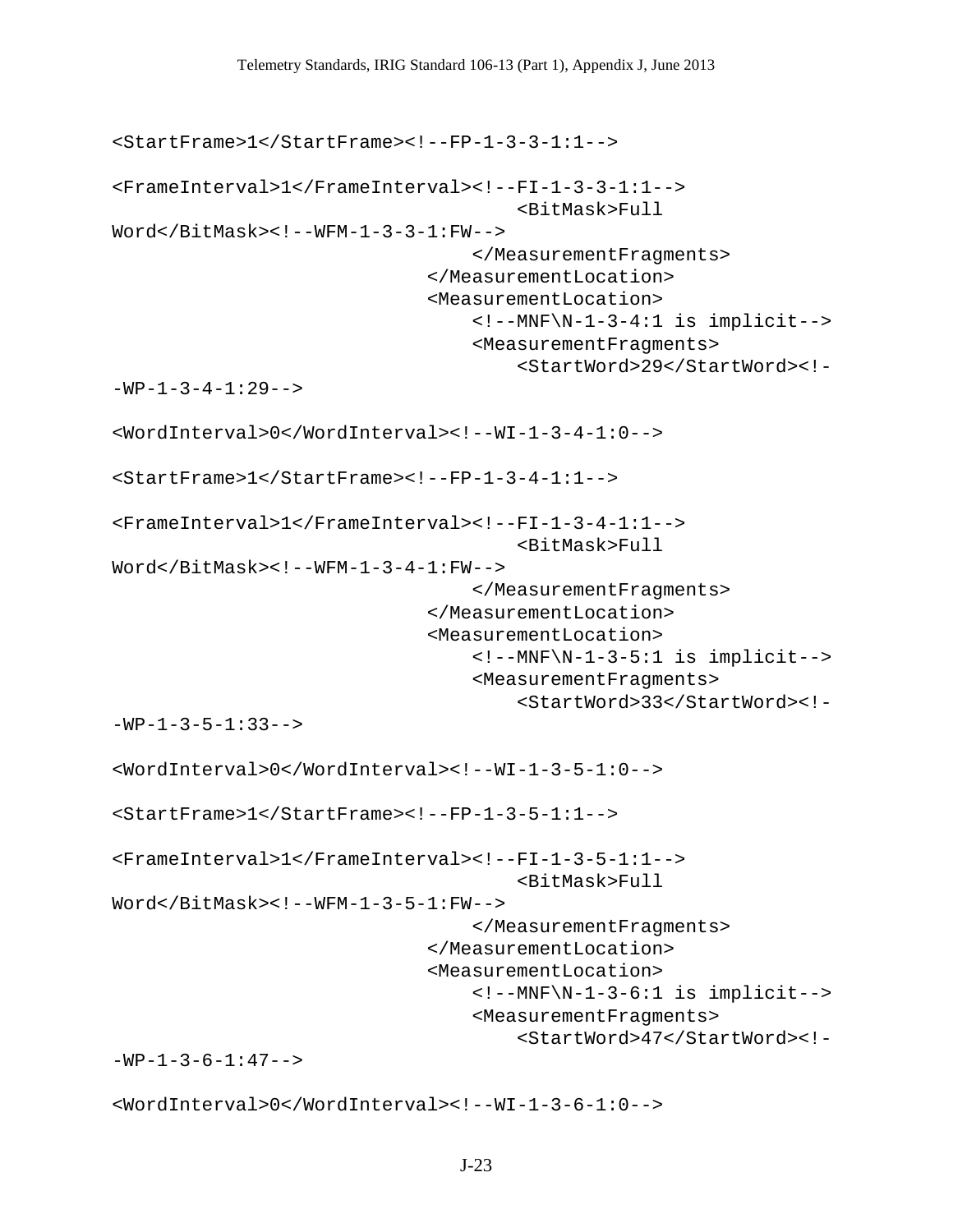```
<StartFrame>1</StartFrame><!--FP-1-3-6-1:1-->
<FrameInterval>1</FrameInterval><!--FI-1-3-6-1:1-->
                                       <BitMask>Full 
Word</BitMask><!--WFM-1-3-6-1:FW-->
                                   </MeasurementFragments>
                              </MeasurementLocation>
                          </Measurement>
                         <Measurement Name="J966X"><!--MN-1-
4:J966X-->
                              <Parity>Default</Parity><!--MN1-1-
4:DF--<ParityTransferOrder>Default</ParityTransferOrder><!--MN2-1-4:D-
\rightarrow <MeasurementTransferOrder>LSB 
First</MeasurementTransferOrder><!--MN3-1-4:L-->
                              <LocationType>Word and 
Frame</LocationType><!--LT-1-4:WDFR-->
                              <!--MML\N-1-4:1 is implicit-->
                              <MeasurementLocation>
                                   <!--MNF\N-1-4-1:1 is implicit-->
                                   <MeasurementFragments>
                                       <StartWord>45</StartWord><!-
-WP-1-4-1-1:45--<WordInterval>0</WordInterval><!--WI-1-4-1-1:0-->
<StartFrame>3</StartFrame><!--FP-1-4-1-1:3-->
<FrameInterval>0</FrameInterval><!--FI-1-4-1-1:0-->
                                       <BitMask>Full 
Word</BitMask><!--WFM-1-4-1-1:FW-->
                                   </MeasurementFragments>
                              </MeasurementLocation>
                          </Measurement>
                      </MeasurementList>
                  </PCMMeasurements>
             </PCMFormatAttributes>
            \langle -- \cap Group -->
             <DataConversionAttributes>
                  <Measurement Name="J896D"><!--C-3\DCN:J896D-->
                      <Measurand>
```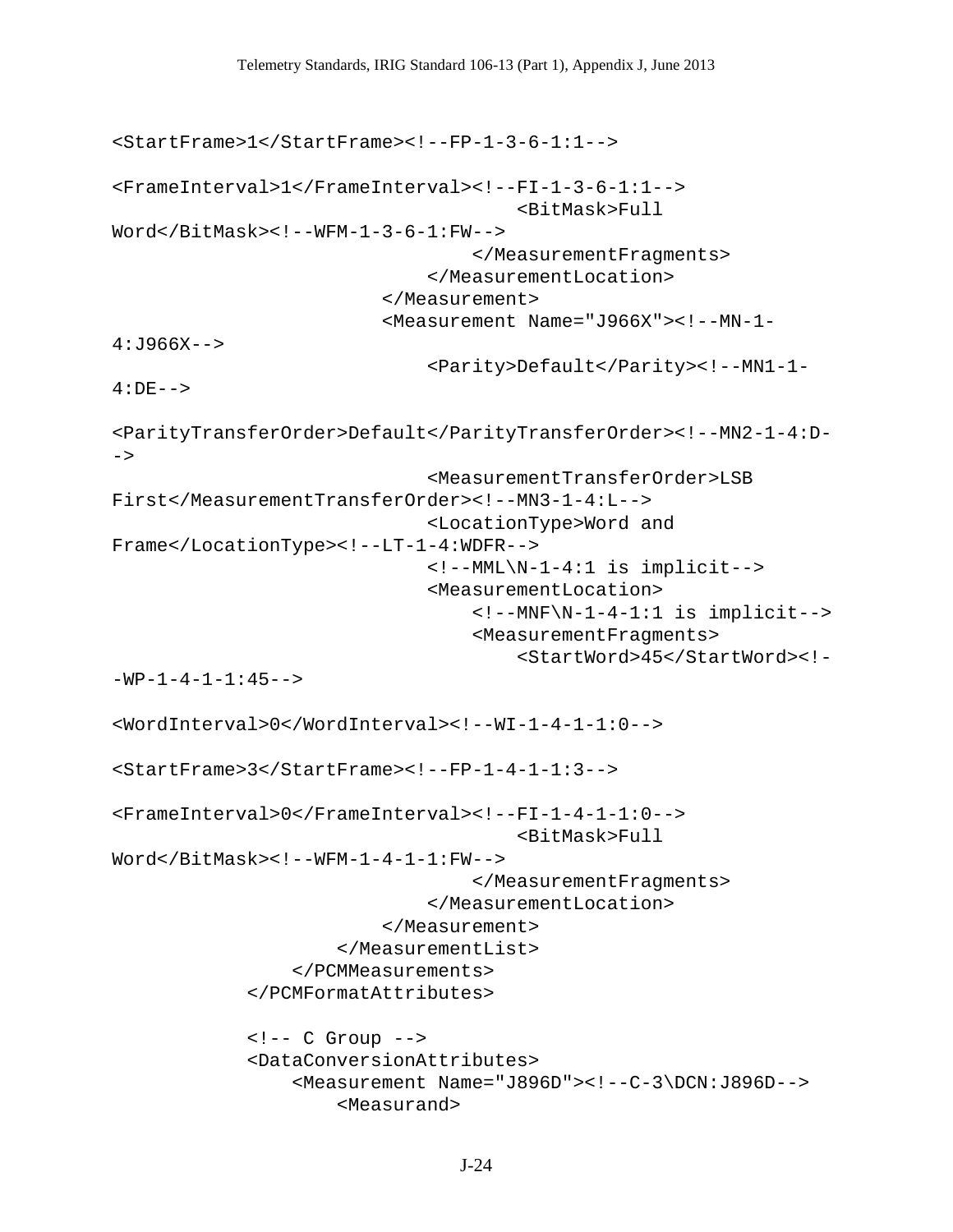```
 <Description>Terrain 
Altitude</Description><!--MN1:Terrain Altitude-->
<EngineeringUnits>FEET</EngineeringUnits><!--MN3:FEET-->
                     </Measurand>
                     <TelemetryValueDefinition>
                          <BinaryFormat>Two's 
Complement</BinaryFormat><!--BFM:TWO-->
                     </TelemetryValueDefinition>
                    <OtherInformation>
                         <MeasurementValue>
                              <Low>-32768.0</Low><!--MOT2:-32768--
>
                              <High>32768.0</High><!--MOT1:32768--
>
                          </MeasurementValue>
                     </OtherInformation>
                     <DataConversion Type="Pair Sets"><!--
DCT:PRS-->
                          <PairSets>
                              <!--PS\N:2 is implicit-->
                              <Application>Polynomial Curve 
Fit</Application><!--PS1:Y-->
                              <OrderOfFit>1</OrderOfFit><!--PS2:1-
- > <Pair>
                                  <TmValue>-32768</TmValue><!--
PS3-1:-32768-->
                                  <EuValue>-32768.0</EuValue><!--
PS4-1:-32768-->
                              </Pair>
                              <Pair>
                                  <TmValue>32767</TmValue><!--PS3-
2:32767-->
                                  <EuValue>32767.0</EuValue><!--
PS4-2:32767-->
                              </Pair>
                         </PairSets>
                     </DataConversion>
                 </Measurement>
                 <Measurement Name="J951V"><!--C-4\DCN:J951V-->
                     <Measurand>
                         <Description>Throttle 
Command</Description><!--MN1:Throttle Command-->
```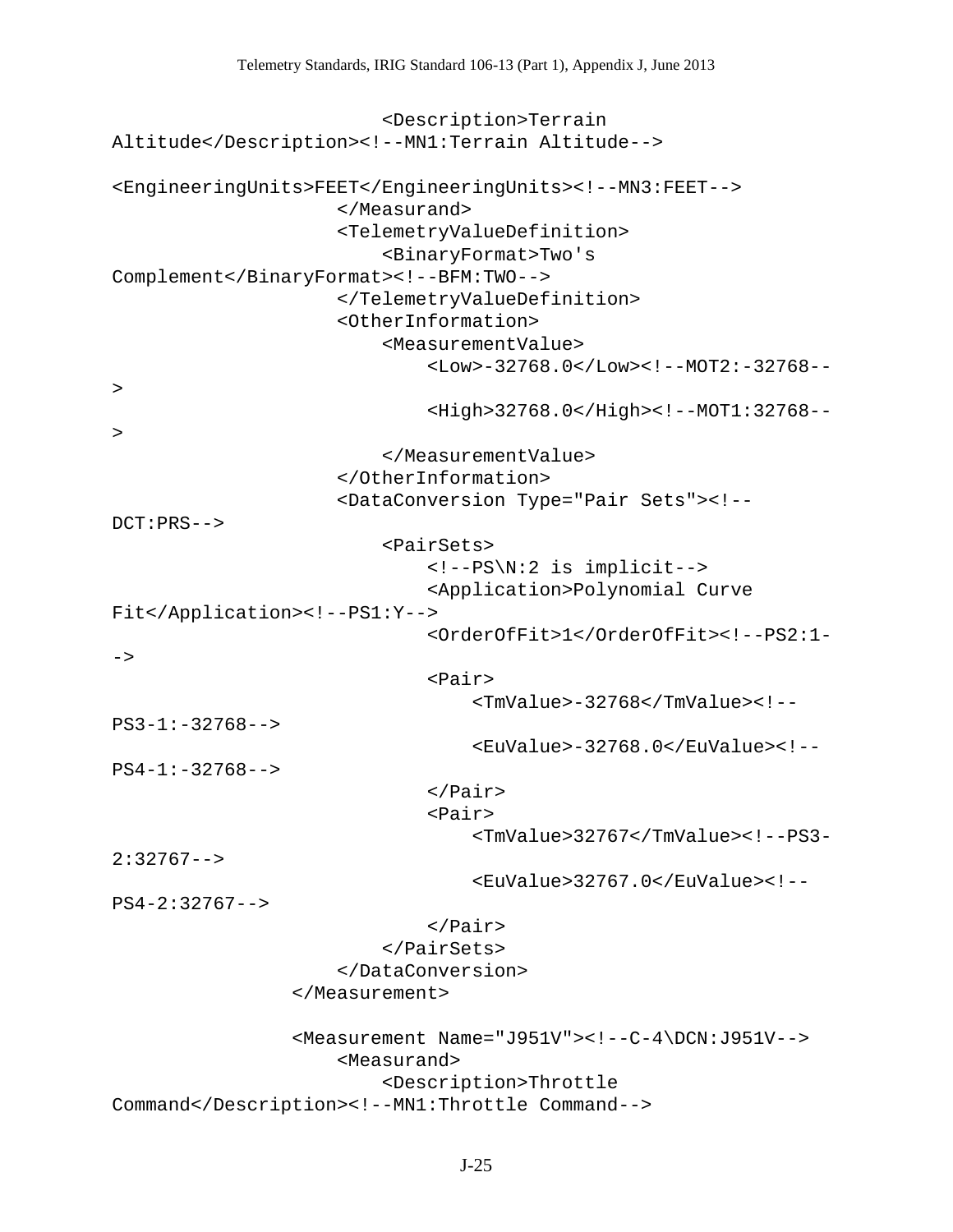```
<EngineeringUnits>VDC</EngineeringUnits><!--MN3:VDC-->
                      </Measurand>
                     <TelemetryValueDefinition>
                           <BinaryFormat>Two's 
Complement</BinaryFormat><!--BFM:TWO-->
                      </TelemetryValueDefinition>
                     <OtherInformation>
                           <MeasurementValue>
                               <Low>-10.164</Low><!--MOT2:-10.164--
>
                               <High>10.164</High><!--MOT1:10.164--
\rightarrow </MeasurementValue>
                      </OtherInformation>
                     <DataConversion Type="Pair Sets"><!--
DCT:PRS-->
                           <PairSets>
                               <!--PS\N:2 is implicit-->
                               <Application>Polynomial Curve 
Fit</Application><!--PS1:Y-->
                               <OrderOfFit>1</OrderOfFit><!--PS2:1-
\rightarrow <Pair>
                                   <TmValue>-128</TmValue><!--PS3-
1:-128-- <EuValue>-10.164</EuValue><!--
PS4-1:-10.164-->
                               </Pair>
                               <Pair>
                                   <TmValue>127</TmValue><!--PS3-
2:127-- <EuValue>10.164</EuValue><!--
PS4-2:10.164-->
                               </Pair>
                           </PairSets>
                      </DataConversion>
                  </Measurement>
                  <Measurement Name="J971U"><!--C-5\DCN:J971U-->
                      <Measurand>
                           <Description>DISC</Description><!--
MN1:DISC-->
                      </Measurand>
                     <TelemetryValueDefinition>
```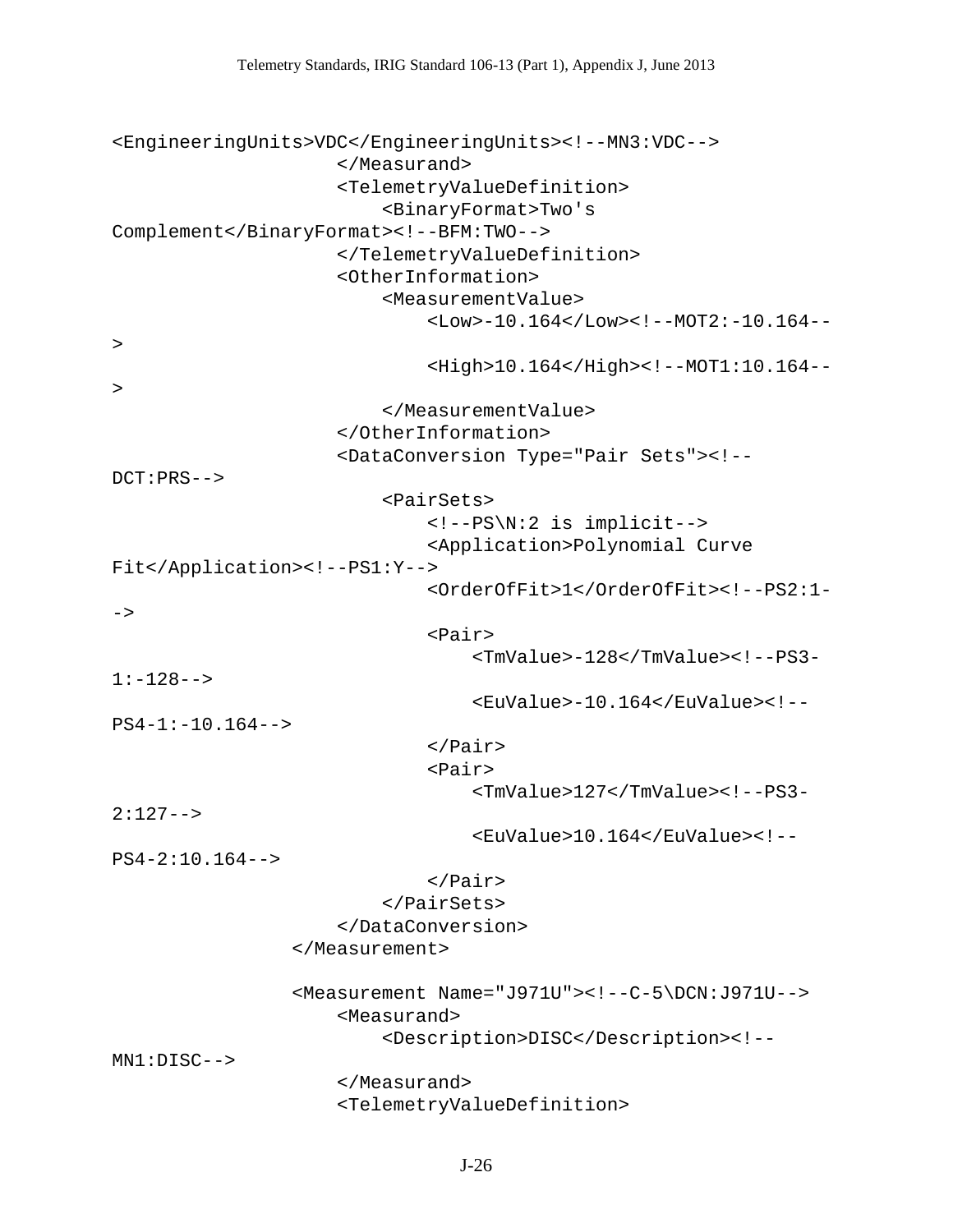```
 <BinaryFormat>Unsigned 
Binary</BinaryFormat><!--BFM:UNS-->
                      </TelemetryValueDefinition>
                     <DataConversion Type="Discrete"><!--DCT:DIS-
\rightarrow <!--what else goes here?-->
                      </DataConversion>
                  </Measurement>
                  <Measurement Name="J966X"><!--C-6\DCN:J966X-->
                      <Measurand>
                          <Description>Discrete</Description><!--
MN1:Discrete-->
                      </Measurand>
                     <TelemetryValueDefinition>
                          <BinaryFormat>Unsigned 
Binary</BinaryFormat><!--BFM:UNS-->
                      </TelemetryValueDefinition>
                     <DataConversion Type="Discrete"><!--DCT:DIS-
- > <!--what else goes here?-->
                      </DataConversion>
                  </Measurement>
              </DataConversionAttributes>
         </DataLink>
     </DataSource>
     <PointOfContact>
         <Name>Orville</Name><!--POC1-2: Orville-->
         <Agency>Bikes,LTD</Agency><!--POC2-2:Bikes,LTD-->
         <Address>Dayton</Address><!--POC3-2: Dayton-->
         <Telephone>555-1212</Telephone><!--POC4-2: 555-1212-->
     </PointOfContact>
    <DataSource Name="Two PCM links - TM & amp; TSPI"
Type="Storage"><!--DSI-2:Two PCM links - TM & TSPI;DST-2:STO-->
        \langle :-- R Group -->
         <RecorderReproducerAttributes>
            <ID>Two PCM links - TM & amp; TSPI</ID><!--R-1\ID:Two
PCM links - TM & TSPI-->
              <Description>Recorded Data</Description><!--
R1:Recorded Data-->
              <Characteristics>
```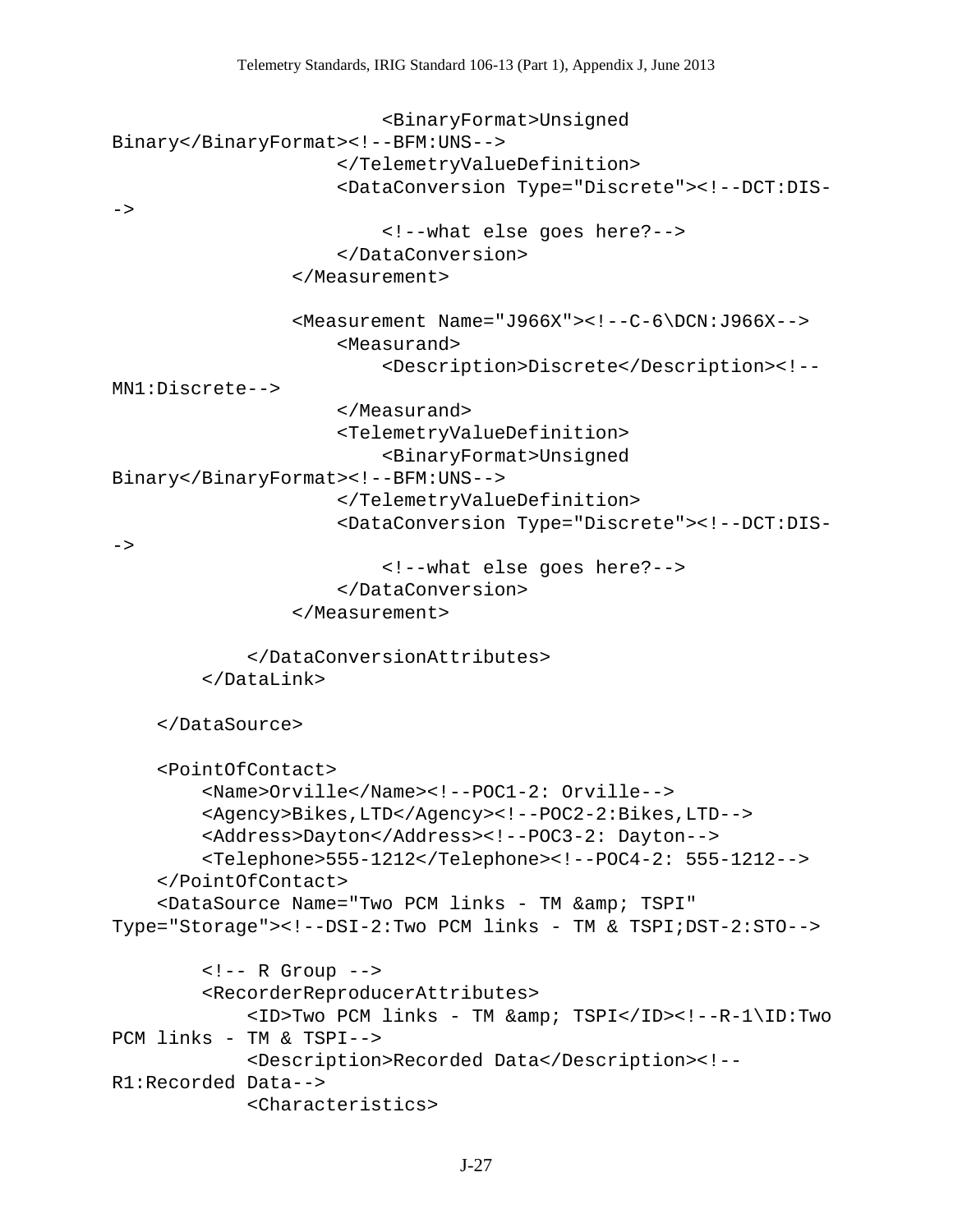<Type>Magnetic Disk</Type><!--TC1:MD-->

```
<NumberOfTracksOrChannels>2</NumberOfTracksOrChannels><!--N:2-->
             </Characteristics>
             <RecorderReproducerInfo>
                 <Manufacturer>ZZ</Manufacturer><!--RI1:ZZ-->
                 <Model>13</Model><!--RI2:13-->
                 <OriginalRecording>Yes</OriginalRecording><!--
RI3:Y-->
                 <OriginalRecordingDateAndTime>2011-07-
12T07:55:59</OriginalRecordingDateAndTime><!--RI4:07-12-2011-07-
55 - 59 - - <CreatingOrganizationPointOfContact>
                     <Name>Mr. Tenn</Name><!--POC1:Mr. Tenn-->
                     <Agency>Data Creations</Agency><!--POC2:Data 
Creations-->
                     <Address>Anywhere,Ttown</Address><!--
POC3:Anywhere,Ttown-->
                     <Telephone>555-1212</Telephone><!--POC4:555-
1212-->
                 </CreatingOrganizationPointOfContact>
             </RecorderReproducerInfo>
             <Data>
<TrackNumberOrChannelID>2</TrackNumberOrChannelID><!--TK1-1:2-->
                 <DataSourceID>PCM w/subframe 
fragmented</DataSourceID><!--DSI-1:PCM w/subframe fragmented-->
                 <ChannelDataType>PCM Input</ChannelDataType><!--
CDT-1:PCMIN-->
<ChannelDataLinkName>PCM1</ChannelDataLinkName><!--CDLN-1:PCM1--
>
<TrackNumberOrChannelID>4</TrackNumberOrChannelID><!--TK1-2:4-->
                 <DataSourceID>Space Position 
Information</DataSourceID><!--DSI-2:Space Position Information--
>
                 <ChannelDataType>PCM Input</ChannelDataType><!--
CDT-2:PCMIN-->
<ChannelDataLinkName>SPI</ChannelDataLinkName><!--CDLN-2:SPI-->
             </Data>
         </RecorderReproducerAttributes>
```

```
 </DataSource>
```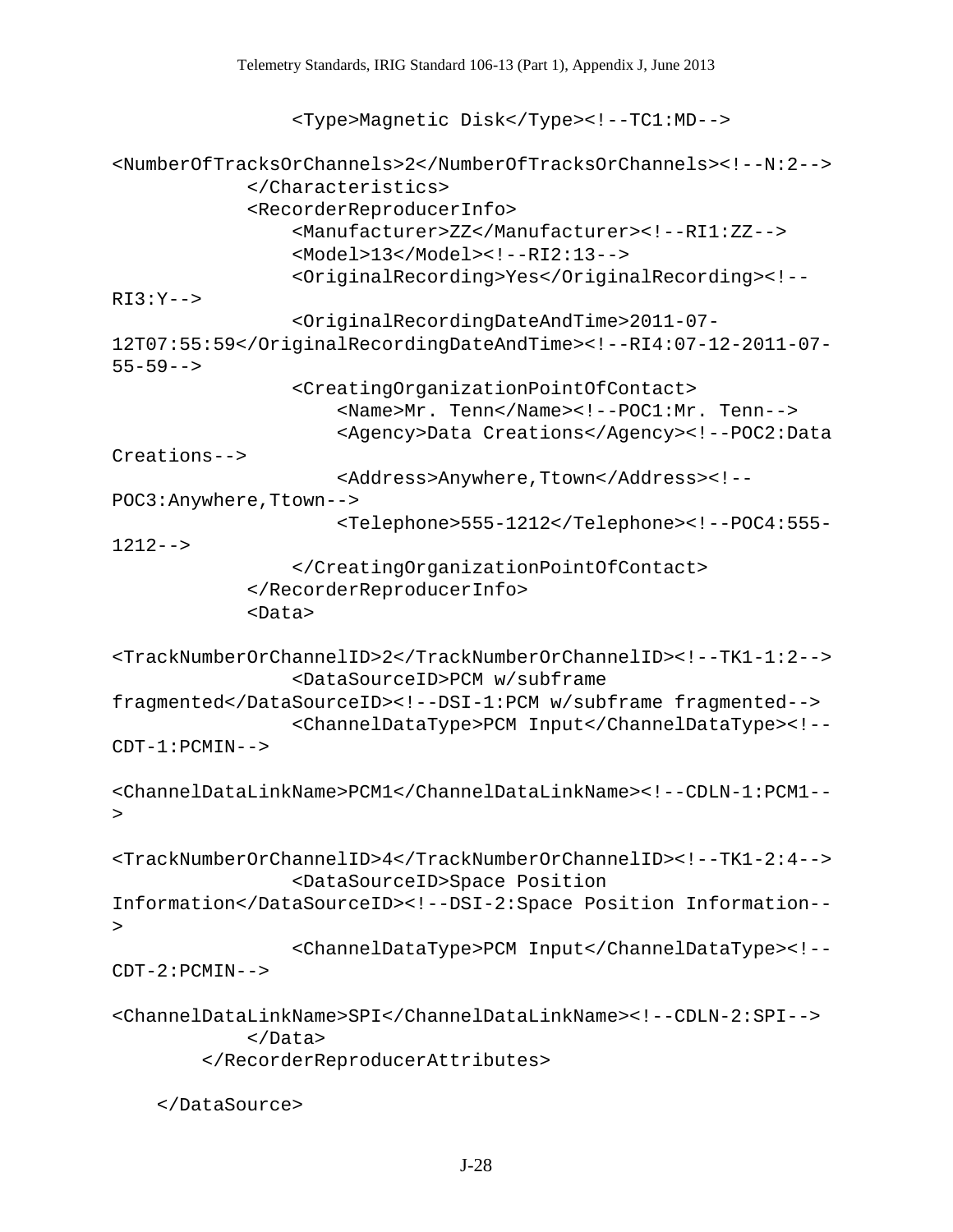```
 <DataLink Name="PCM1"><!--P-2\DLN:PCM1-->
            \leftarrow ! -- P Group -->
             <PCMFormatAttributes>
                  <InputData>
                      <PCMCode>NRZ-L</PCMCode><!--D1:NRZ-L-->
                      <BitRate>2000000</BitRate><!--D2:2000000-->
                      <Encrypted>Unencrypted</Encrypted><!--D3:U--
>
                      <Polarity>Normal</Polarity><!--D4:N-->
                  </InputData> 
                  <Format>
                      <TypeFormat>Class 1</TypeFormat><!--TF:ONE--
>
                      <CommonWordLength>10</CommonWordLength><!--
F1:10-->
                      <WordTransferOrder>MSB 
First</WordTransferOrder><!--F2:M-->
                      <Parity>None</Parity><!--F3:NO-->
                      <MinorFrame>
<NumberOfMinorFrames>64</NumberOfMinorFrames><!--MF\N:64-->
<WordsPerMinorFrame>277</WordsPerMinorFrame><!--MF1:277-->
                          <!--MF4:30 is implicit-->
<SyncPattern>101110000001100111110101101011</SyncPattern><!--
MF5:101110000001100111110101101011-->
                      </MinorFrame>
                  </Format>
                  <SyncCriteria>
                      <InSync>
                          <Criteria>1</Criteria><!--SYNC1:1-->
                      </InSync>
                  </SyncCriteria>
                  <VariableWordLength>
                      <Word>121</Word><!--MFW1-1:121-->
                      <Length>6</Length><!--MFW2-1:6-->
                  </VariableWordLength>
                  <VariableWordLength>
                      <Word>122</Word><!--MFW1-2:122-->
                      <Length>4</Length><!--MFW2-2:4-->
                  </VariableWordLength>
                  <SubframeSynchronization>
```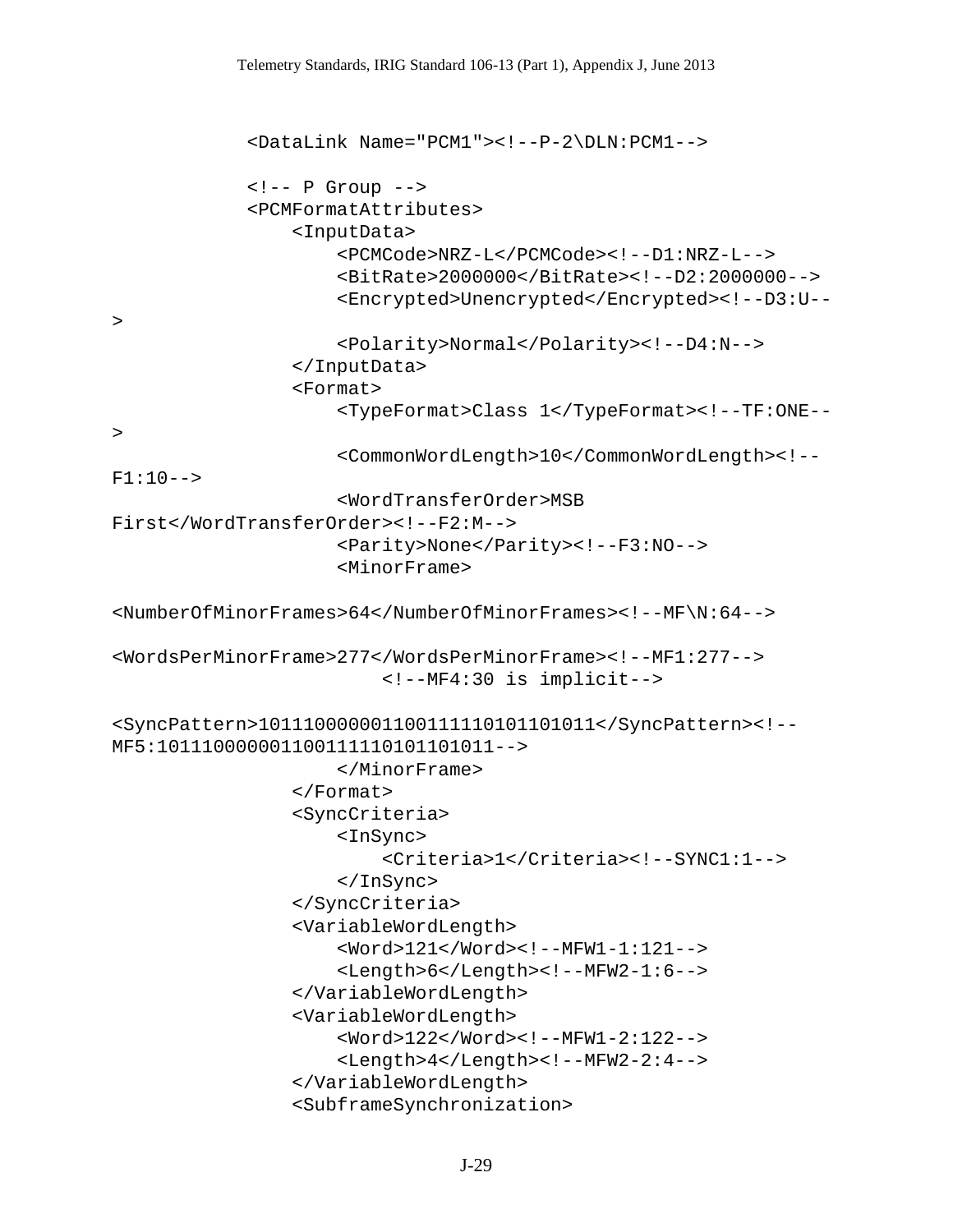```
 <IDCounter><!--ISF\N:1 is implicit-->
                         <Name>1</Name><!--ISF1-1:1-->
                         <SyncType>ID Counter</SyncType><!--ISF2-
1:ID-->
                         <Location>13</Location><!--IDC1-1:13-->
<CounterStartingBitLocation>5</CounterStartingBitLocation><!--
IDC3-1:5-- <CounterLength>6</CounterLength><!--
IDC4-1:6-- <TransferOrder>MSB 
First</TransferOrder><!--IDC5-1:M-->
                         <InitialValue>0</InitialValue><!--IDC6-
1:0--<InitialSubframeNumber>1</InitialSubframeNumber><!--IDC7-1:1-->
                         <EndValue>63</EndValue><!--IDC8-1:63-->
<EndSubframeNumber>64</EndSubframeNumber><!--IDC9-1:64-->
<CountDirection>Increasing</CountDirection><!--IDC10-1:INC-->
                     </IDCounter>
                 </SubframeSynchronization>
                 <!-- D Group -->
                 <PCMMeasurements>
                 <!--D-3\DLN:PCM1 is implicit-->
                     <MeasurementList Name="ONLY ONE"><!--MLN-
1:ONLY ONE-->
                         <!--MN\N-1:1 is implicit-->
                         <Measurement Name="82AJ01"><!--MN-1-
1:82AJ01-->
                              <LocationType>Word and 
Frame</LocationType><!--LT-1-1:WDFR-->
                              <MeasurementLocation>
                                  <MeasurementFragments>
<StartWord>113</StartWord><!--WP-1-1-1-1:113-->
<WordInterval>0</WordInterval><!--WI-1-1-1-1:0-->
<StartFrame>5</StartFrame><!--FP-1-1-1-1:5-->
<FrameInterval>32</FrameInterval><!--FI-1-1-1-1:32-->
```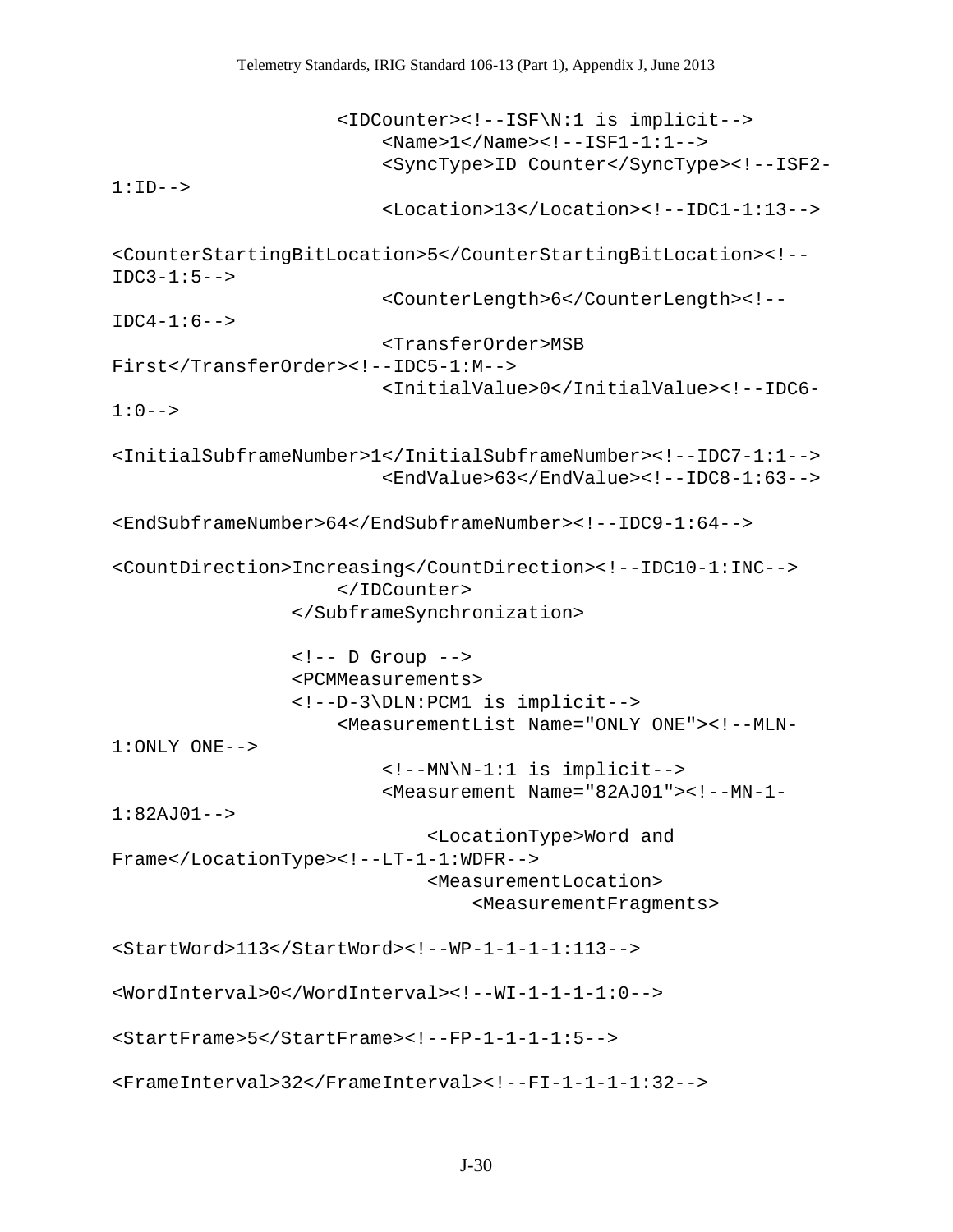```
 <BitMask>Full 
Word</BitMask><!--WFM-1-1-1-1:FW-->
                                   </MeasurementFragments>
                              </MeasurementLocation>
                              <MeasurementLocation>
                                   <MeasurementFragments>
<StartWord>121</StartWord><!--WP-1-1-1-2:121-->
<WordInterval>0</WordInterval><!--WI-1-1-1-2:0-->
<StartFrame>5</StartFrame><!--FP-1-1-1-2:5-->
<FrameInterval>32</FrameInterval><!--FI-1-1-1-2:32-->
                                       <BitMask>FW</BitMask><!--
WFM-1-1-1-2:FW-- </MeasurementFragments>
                              </MeasurementLocation>
                          </Measurement>
                      </MeasurementList>
                  </PCMMeasurements>
             </PCMFormatAttributes>
            \langle -- C Group -->
             <DataConversionAttributes>
                  <Measurement Name="82AJ01"><!--C-7\DCN:82AJ01-->
                      <Measurand>
                          <Description>LANTZ Norm 
acceleration</Description><!--MN1:LANTZ Norm acceleration-->
<EngineeringUnits>MTR/S/S</EngineeringUnits><!--MN3:MTR/S/S-->
                      </Measurand>
                     <TelemetryValueDefinition>
                          <BinaryFormat>Two's 
Complement</BinaryFormat><!--BFM:TWO-->
                      </TelemetryValueDefinition>
                     <OtherInformation>
                          <MeasurementValue>
                             <Low>-1023.97</Low><!--MOT2:-
1023.97-->
                              <High>1023.97</High><!--
MOT1:1023.97-->
                          </MeasurementValue>
                      </OtherInformation>
```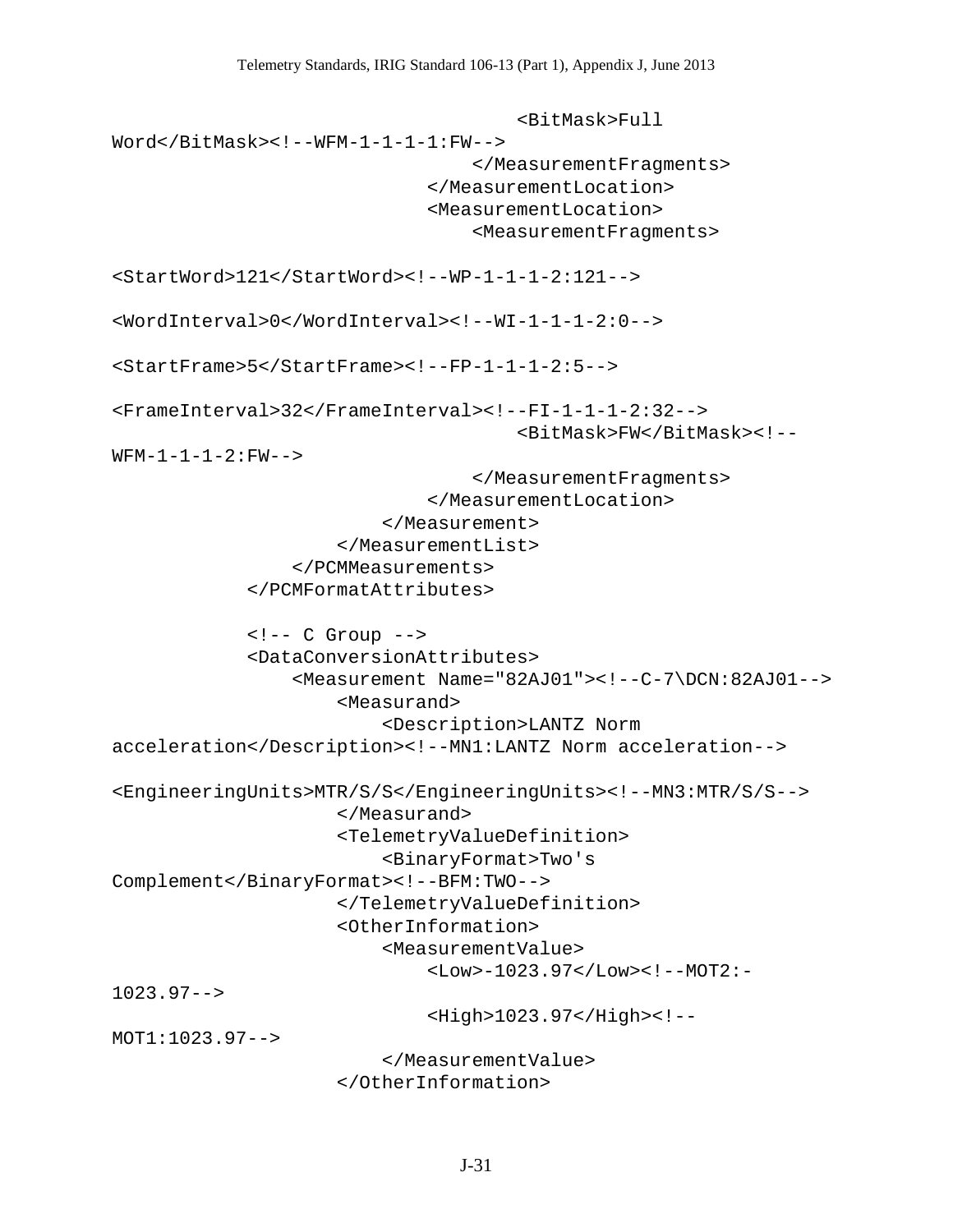```
 <DataConversion Type="Coefficients"><!--
DCT:COE-->
                           <Coefficients>
                                <!--CO\N:1 is implicit-->
<DerivedFromPairSet>No</DerivedFromPairSet><!--CO1:N-->
                                <Coefficient 
N = "0" > 0 < / Coefficients > < ! --CO: 0 -> <Coefficient 
N="1">0.03125</Coefficient><!--CO-1:.03125-->
                           </Coefficients>
                       </DataConversion>
                  </Measurement>
              </DataConversionAttributes>
          </DataLink>
              <DataLink Name="SPI"><!--P-4\DLN:SPI-->
             \langle !-- P Group -->
              <PCMFormatAttributes>
                 \langle :-- D Group -->
                  <PCMMeasurements>
                  <!--D-4\DLN:SPI is implicit-->
                  </PCMMeasurements>
              </PCMFormatAttributes>
          </DataLink>
```
 <Comment>I hope this flies.</Comment><!--COM: I hope this flies.-->

</Tmats> <!-- Last revised on: v3 2012/02/21 -->